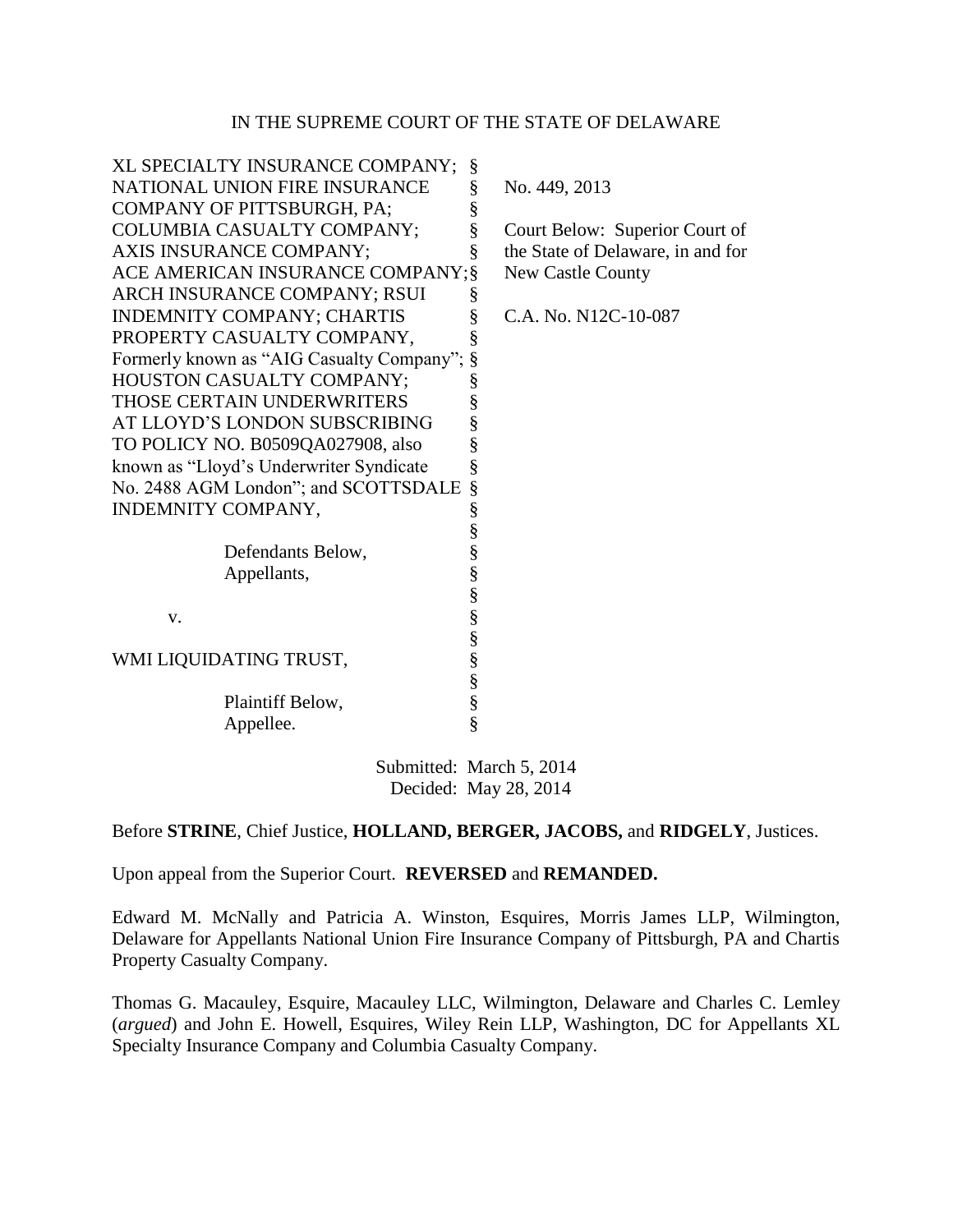Joseph H. Huston, Jr., Esquire, Stevens & Lee, Wilmington, Delaware and Michael R. Goodstein, Bailey Cavalieri LLC, Columbus, Ohio for Appellants RSUI Indemnity Company and Scottsdale Indemnity Company.

Howard A. Cohen, Esquire, Drinker Biddle & Reath LLP, Wilmington, Delaware for Appellant Houston Casualty Company.

Francis J. Murphy and Kelley M. Huff, Esquires, Murphy & Landon, Wilmington, Delaware for Appellants Arch Insurance Company; Ace American Insurance Company; and Those Certain Underwriters at Lloyd's, London, Subscribing to Policy No. B0509QA027908.

Kim W. West and Alec H. Boyd, Esquires, Clyde & Co US LLP, San Francisco, California for Appellant Arch Insurance Company.

Ralph A. Gurgis and Sean R. Simpson, Esquires, Sedgwick LLP, Irvine, California for Appellants Ace American Insurance Company; and Those Certain Underwriters at Lloyd's, London, Subscribing to Policy No. B0509QA027908.

Timothy Jay Houseal, Esquire, Young Conaway Stargatt & Taylor LLP, Wilmington, Delaware and Ommid C. Farashahi, Michael T. Skoglund and Brian J. Watson, Esquires, Bates Carey Nicolaides, LLP, Chicago, Illinois for Appellant AXIS Insurance Company.

Paul D. Brown, Joseph B. Cicero, and Ann M. Kashishian, Esquires, Cousins Chipman & Brown, LLP, Wilmington, Delaware and David M. Stern (*argued*), Lee R. Bogdanoff, Daniel J. Bussel, and Matthew C. Heyn, Esquires, Klee, Tuchin, Bogdanoff & Stern LLP, Los Angeles, California for Appellee WMI Liquidating Trust.

**JACOBS**, Justice: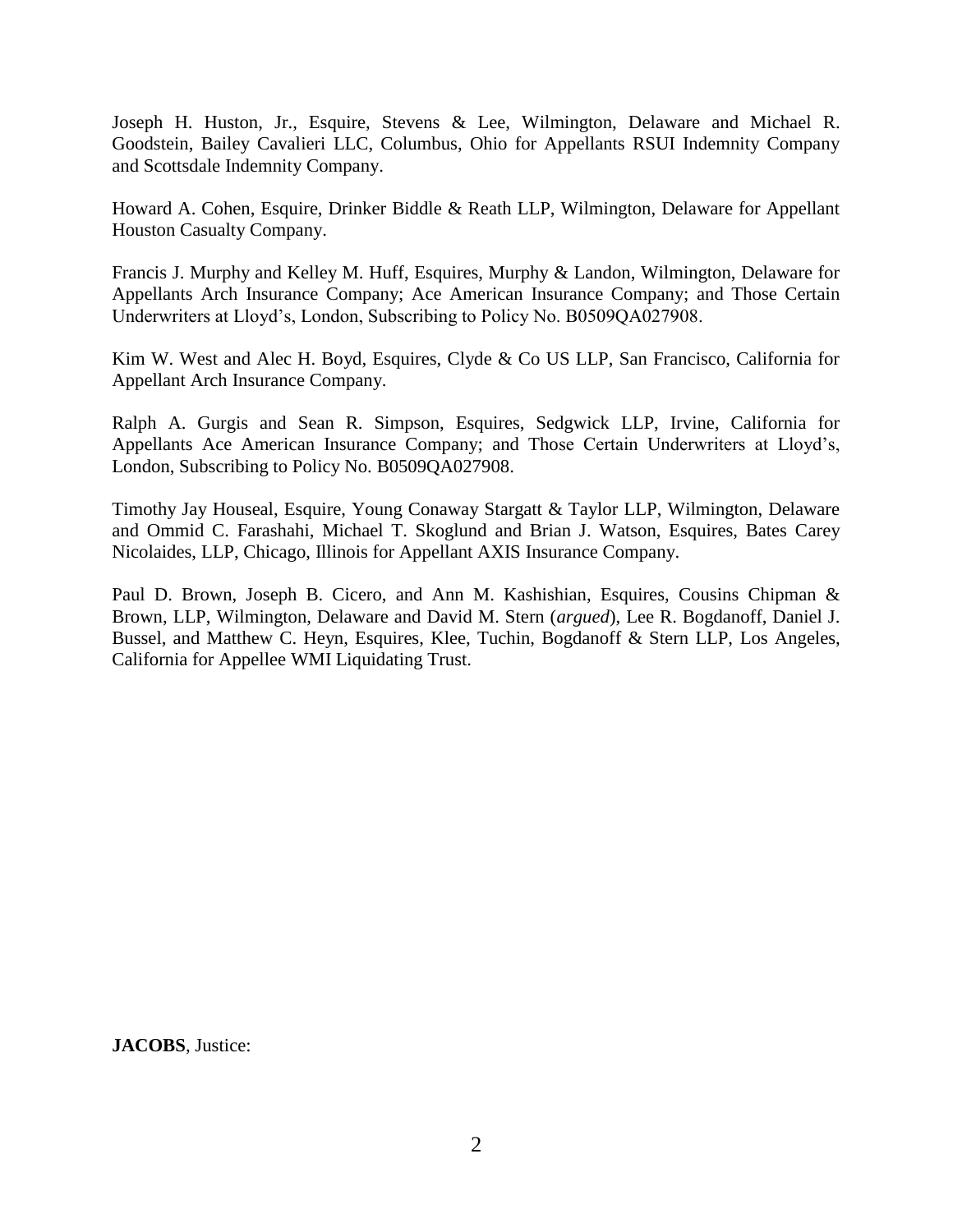#### *I. INTRODUCTION*

Before us is a dispute about whether coverage exists under certain management liability insurance policies. A bankruptcy trust seeks a determination that those insurance policies cover potential future expenses and liabilities that might arise out of pre-bankruptcy wrongful acts allegedly committed by the insured debtor company's directors and officers. XL Specialty Insurance Company ("XL Specialty") and certain excess insurance carriers, who are the defendants-below/appellants, appeal from a Superior Court order denying their motion to dismiss the action. They claim that the plaintiff-below/appellee, WMI Liquidating Trust (the "Trust") lacks standing to prosecute its coverage claims, and, moreover, that the dispute does not present a ripe "actual controversy" susceptible of adjudication.

Because we hold that the Trust's complaint must be dismissed on ripeness grounds, we do not reach the issue of standing. The parties' dispute is not ripe because it has not yet assumed a concrete or final form. Therefore any judicial resolution at this stage would necessarily be based on speculation and hypothetical facts, and ultimately could prove unnecessary. Accordingly, we reverse the Superior Court judgment and remand the case with instructions to dismiss the Trust's complaint without prejudice.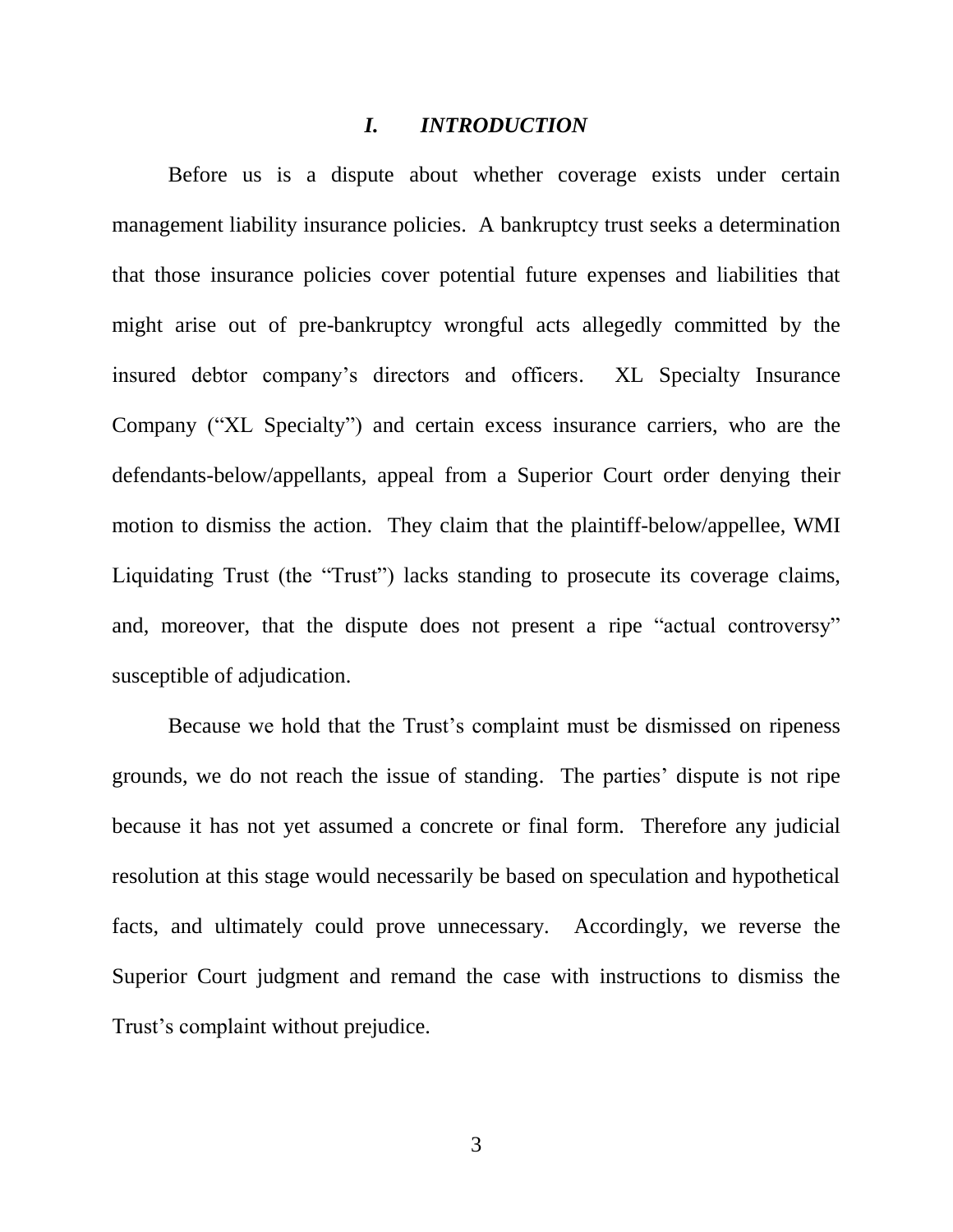#### *II. FACTUAL AND PROCEDURAL BACKGROUND*

*A. Facts*

 $\overline{a}$ 

#### *(1) The Parties*

The plaintiff Trust is a Delaware statutory trust that is the legal successor to the bankruptcy debtor, Washington Mutual, Inc. ("WMI"). In September 2008, WMI filed for bankruptcy. The Trust succeeded to the assets of WMI's bankruptcy estate and to the claims asserted by the Official Committee of Unsecured Creditors of Washington Mutual, Inc., et al. (the "Creditors Committee").<sup>1</sup> The Trust was formed after WMI's Seventh Amended Joint Plan of Affiliated Debtors<sup>2</sup> was confirmed by order dated February 23, 2012.

The defendants-below/appellants (collectively, the "Defendants" or "Insurers") are insurance companies that issued management liability insurance policies to WMI covering the period May 1, 2008 to May 1, 2009.

### *(2) The Downstream Transaction and the Resulting Claim*

On September 10, 2008, certain WMI directors and officers (the "D&Os") allegedly caused WMI to make a \$500 million "downstream" capital contribution

<sup>&</sup>lt;sup>1</sup> WMI's bankruptcy estate comprises "all legal or equitable interests of the debtor in property as of the commencement of the case," including WMI's rights under insurance policies. Complaint ¶ 36, WMI Liquidating Trust v. XL Specialty Ins. Co., C.A. No. N12C-10-087 (Del. Super. Oct. 8, 2012) [hereinafter Compl.] (Appellant's Appendix at A27); *see* 11 U.S.C. § 541(a).

<sup>2</sup> One of WMI's subsidiaries, WMI Investment Corp., also filed for bankruptcy, and the two cases were jointly administered.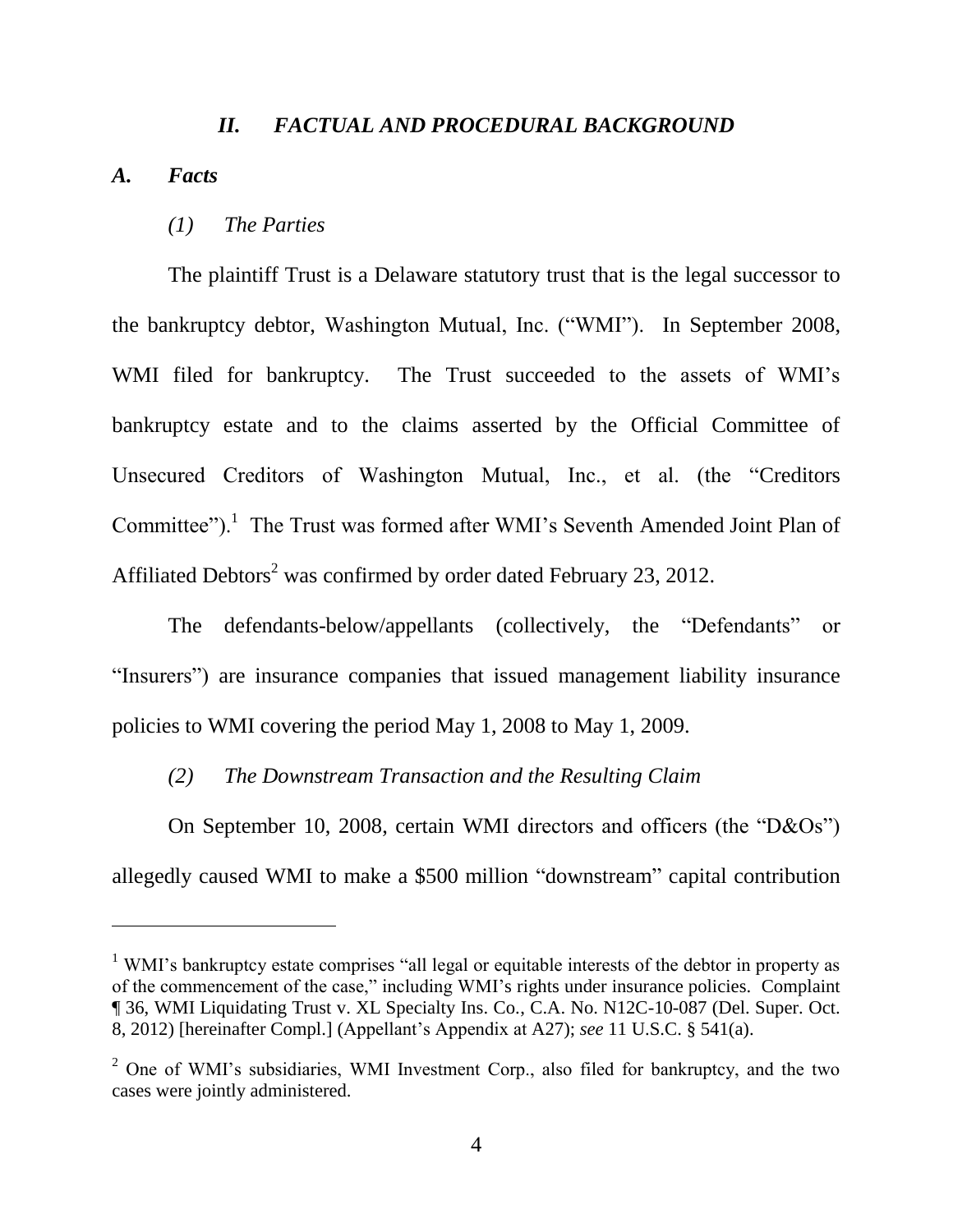to Washington Mutual Bank ("WMB"),<sup>3</sup> ostensibly to help alleviate WMB's acute liquidity crisis. That downstream transaction proved futile: two weeks later, the Office of Thrift Supervision seized WMB, and on September 26, 2008, WMI filed for bankruptcy in the United States Bankruptcy Court for the District of Delaware (the "Bankruptcy Court") under Chapter 11 of the United States Bankruptcy Code.<sup>4</sup>

By letter dated April 27, 2009, the Creditors Committee notified the D&Os of its belief that the D&Os "[had] engaged in certain wrongful acts [including the downstream transaction] that have injured the Debtors [including WMI], the Debtors' estates, and the creditors of the estates, and may result in claims for money damages."<sup>5</sup> On October 13, 2011, WMI (as the debtor in possession) and the Creditors Committee followed up by sending to the D&Os a "Demand Letter" asserting a claim against the D&Os for losses arising out of the September 2008 downstream transaction (the "Asserted Claim").<sup>6</sup> Specifically, the Asserted Claim was that the downstream transaction was without "rational economic justification," and that by authorizing or directing it, the D&Os breached their fiduciary duties

<sup>&</sup>lt;sup>3</sup> WMB was a subsidiary of WMI.

<sup>4</sup> *See* 11 U.S.C. § 1101, et seq.

 $5$  Compl. ¶ 38 (A28). WMI and the D&Os provided the Insurers notice of the April 27 letter. XL Specialty responded that that notice was inadequate.

 $6$  The Demand Letter also informed the D&Os that other transactions were being investigated that could form the basis of additional claims against the D&Os.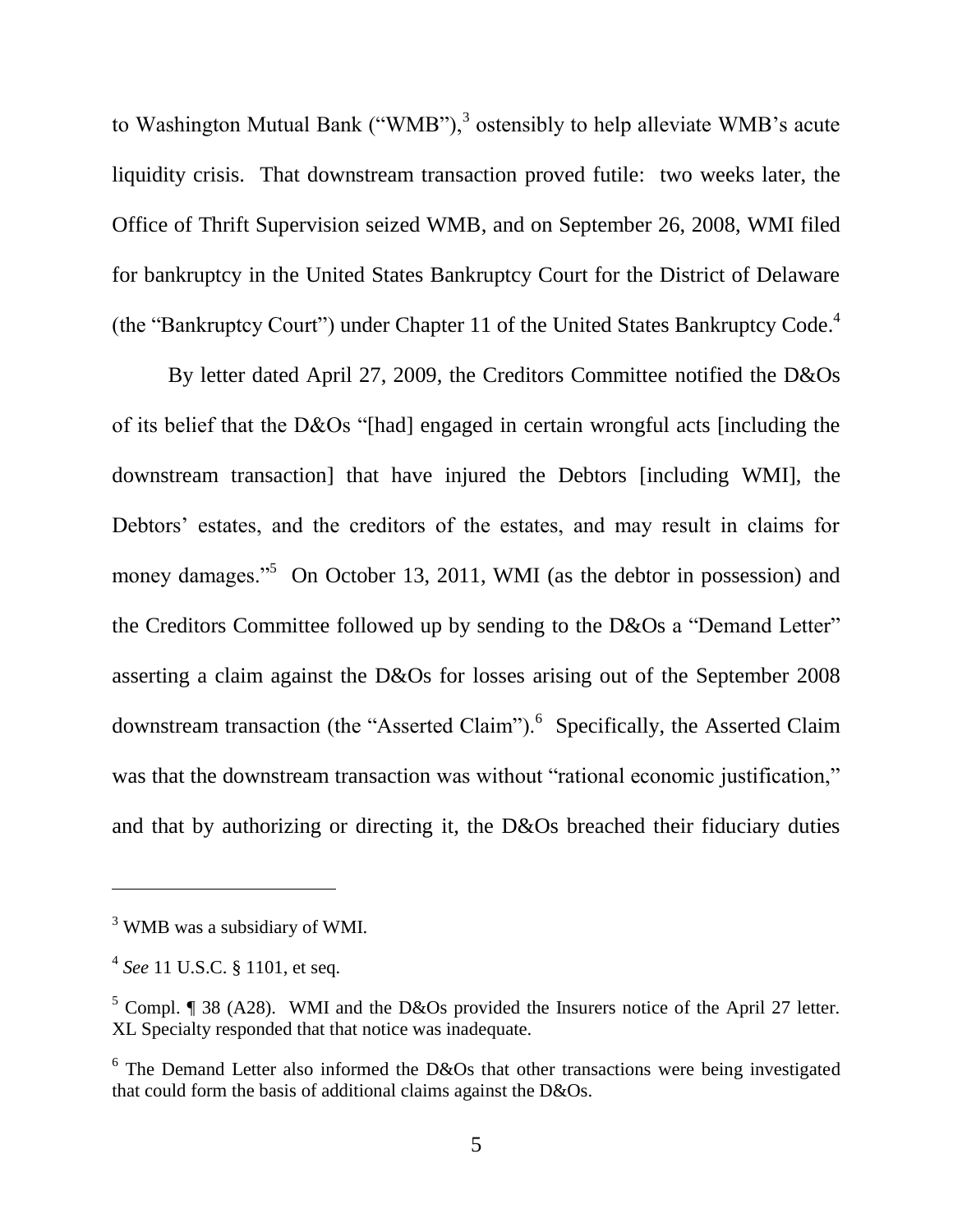and committed waste that caused "needless and considerable harm to WMI."<sup>7</sup> WMI and the Creditors Committee demanded that the D&Os pay the WMI bankruptcy estate \$500 million. The Creditors Committee informed the D&Os that, absent a negotiated resolution, they (the Creditors Committee and WMI) would "consider . . . other legal options . . . to obtain redress for the damages . . . suffered."<sup>8</sup>

The record discloses that the D&Os have incurred certain defense costs related to the Asserted Claim. To date, however, the Trust has not initiated any formal legal action against the D&Os to enforce the Asserted Claim.

### *(3) Indemnification Rights and Related Insurance Policies*

As is commonplace in many corporations, WMI's governing documents obligated WMI to indemnify its D&Os for liability and certain related expenses that the D&Os might incur in performing their duties as WMI officers and directors. WMI's indemnification obligations included a duty to advance and reimburse litigation expenses, even before the final disposition of the proceeding.<sup>9</sup>

<sup>7</sup> Demand Letter from counsel for the Creditors' Committee and counsel for WMI to counsel for the D&Os (Oct. 13, 2011) [hereinafter Demand Letter] (A245-47).

<sup>8</sup> *Id.* (A249).

<sup>9</sup> WMI's Indemnification Agreement prohibited indemnification of "any person from or on account of any acts or omissions of such person finally adjudged to be intentional misconduct or knowing violation of the law by such person, from conduct of the person in violation of Section 8.31 of the [Washington Business Corporation Act] . . . ." Debtors' Sixtieth Omnibus Objection to Claims at 10, In re Washington Mut., Inc., No. 08-12229 (Bankr. D. Del.) (A315). WMI's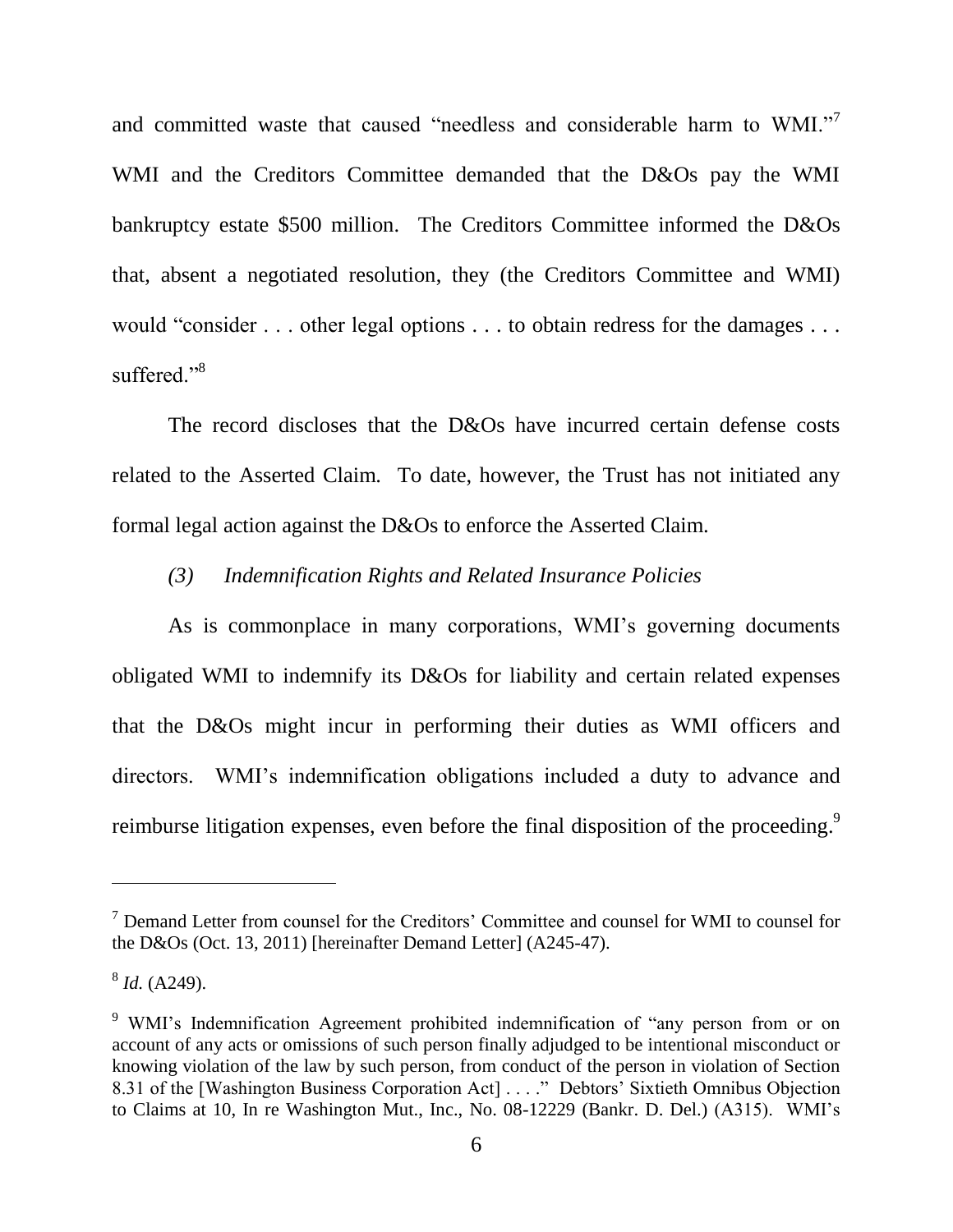To provide for its indemnification and advancement obligations, WMI purchased management liability insurance policies ("D&O Insurance") covering WMI and its directors and officers. WMI obtained \$250 million in D&O Insurance coverage under twelve separate insurance policies for the period May 1, 2007 to May 1, 2008. Coverage under those 2007-08 policies, although factually germane, is not legally at issue on this appeal.

For the following period—May 1, 2008 to May 1, 2009—WMI obtained \$250 million in D&O Insurance coverage constituting a "tower" of twelve insurance policies, consisting of one primary and eleven "excess" policies. Generally, coverage under an excess policy does not become available until the primary policy and all lower-level excess policies have first been exhausted.<sup>10</sup>

The primary 2008-09 policy at the base of the tower is a so-called "ABC" policy, issued by XL Specialty (the "XL Policy"), which provides \$25 million of primary coverage. The XL Policy provides coverage of three kinds. "Side A" and "Side B" insurance cover liabilities incurred by Insured Persons (*e.g.*, WMI directors and officers).<sup>11</sup> The identity of the coverage beneficiary, and the issue of

Savings Plan also prohibited indemnification for "gross negligence, willful misconduct, embezzlement or diversion of Plan assets for the benefit of the Employee fiduciary." *Id.* 

<sup>&</sup>lt;sup>10</sup> The explanation of the policies is intended as background only, and is not intended as a binding interpretation of the policy terms.

<sup>&</sup>lt;sup>11</sup> The "Side C" coverage—not at issue in this dispute—insures WMI for "Loss" resulting from securities claims.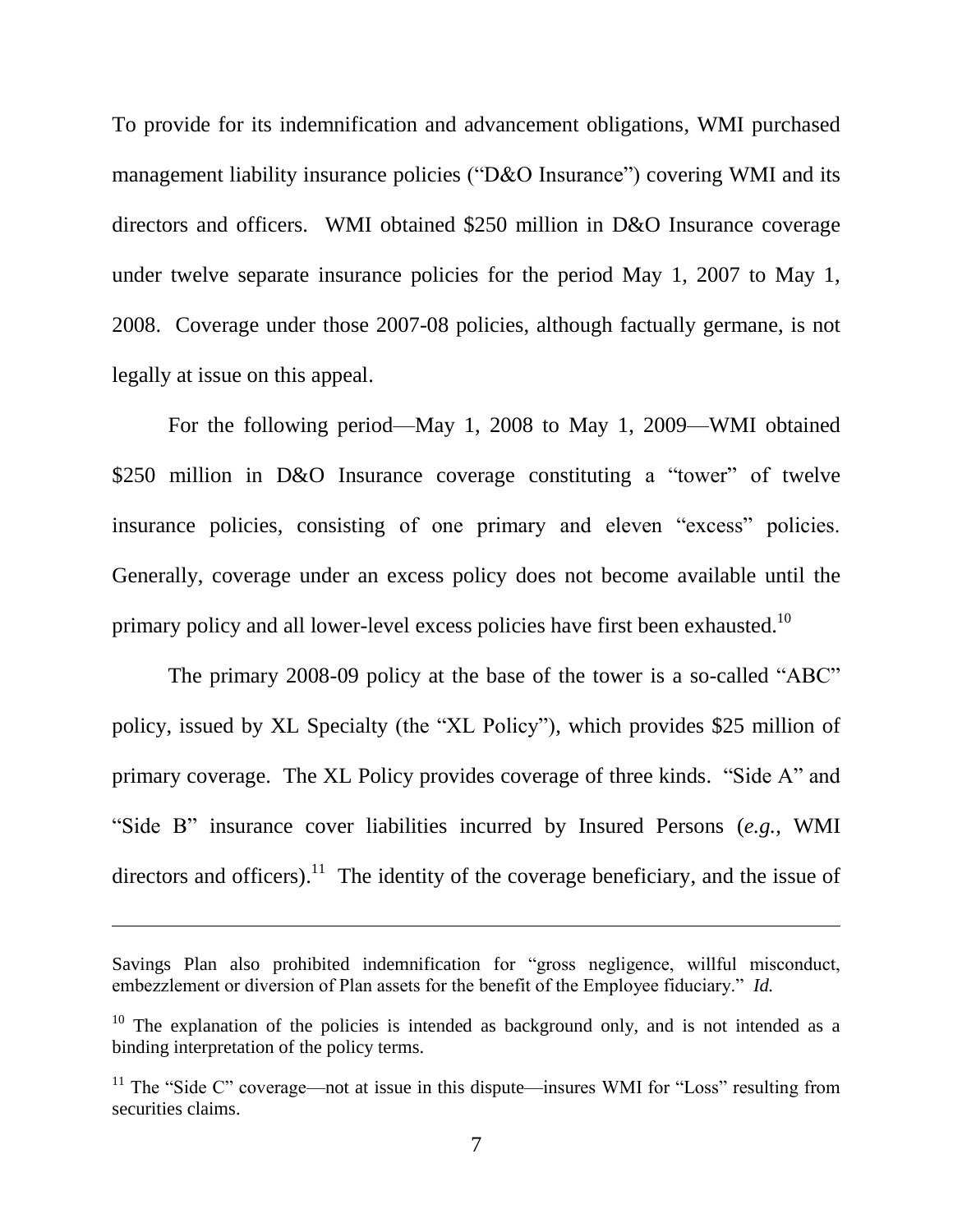whether or not "Side A" or "Side B" is triggered, turns upon whether WMI is legally permitted or required to indemnify any of the Insured Persons for an incurred liability.

The XL "Side A" coverage insures Insured Persons for "Loss" resulting from claims made against them, "except for Loss which the Company  $[WMI]^{12}$  is permitted or required to pay on behalf of the Insured Persons as indemnification."<sup>13</sup> The XL "Side B" coverage insures WMI for "Loss which [WMI] is required or permitted to pay as indemnification to any of the Insured Persons resulting from a Claim . . . made against the Insured Persons . . . .  $\cdot$ <sup>14</sup>

The XL "Side B" coverage is subject to a \$50 million retention, meaning that WMI first must incur and be legally responsible for \$50 million of indemnification liability before "Side B" coverage is triggered. The \$50 million retention requirement does not apply, however, if "indemnification is not made by [WMI] solely by reason of [WMI's] financial insolvency. In the event of financial insolvency, the Retention(s) applicable to ["Side A"] shall apply."<sup>15</sup> But, no

<sup>&</sup>lt;sup>12</sup> The defined term "Company" includes the "Parent Company" (WMI) and certain WMI subsidiaries. For simplicity, we refer to the "Company" as WMI in this Opinion.

 $13$  XL Policy, Section I(A) (A48). "Loss" includes "damages, judgments, settlements or other amounts . . . and Defense Expenses in excess of the Retention that the Insured [Insured Persons and/or WMI] is legally obligated to pay." *Id.* Section II(M) (A50).

<sup>14</sup> *Id.* Section I(B) (A48).

<sup>&</sup>lt;sup>15</sup> *Id.* Section IV(D) (A53).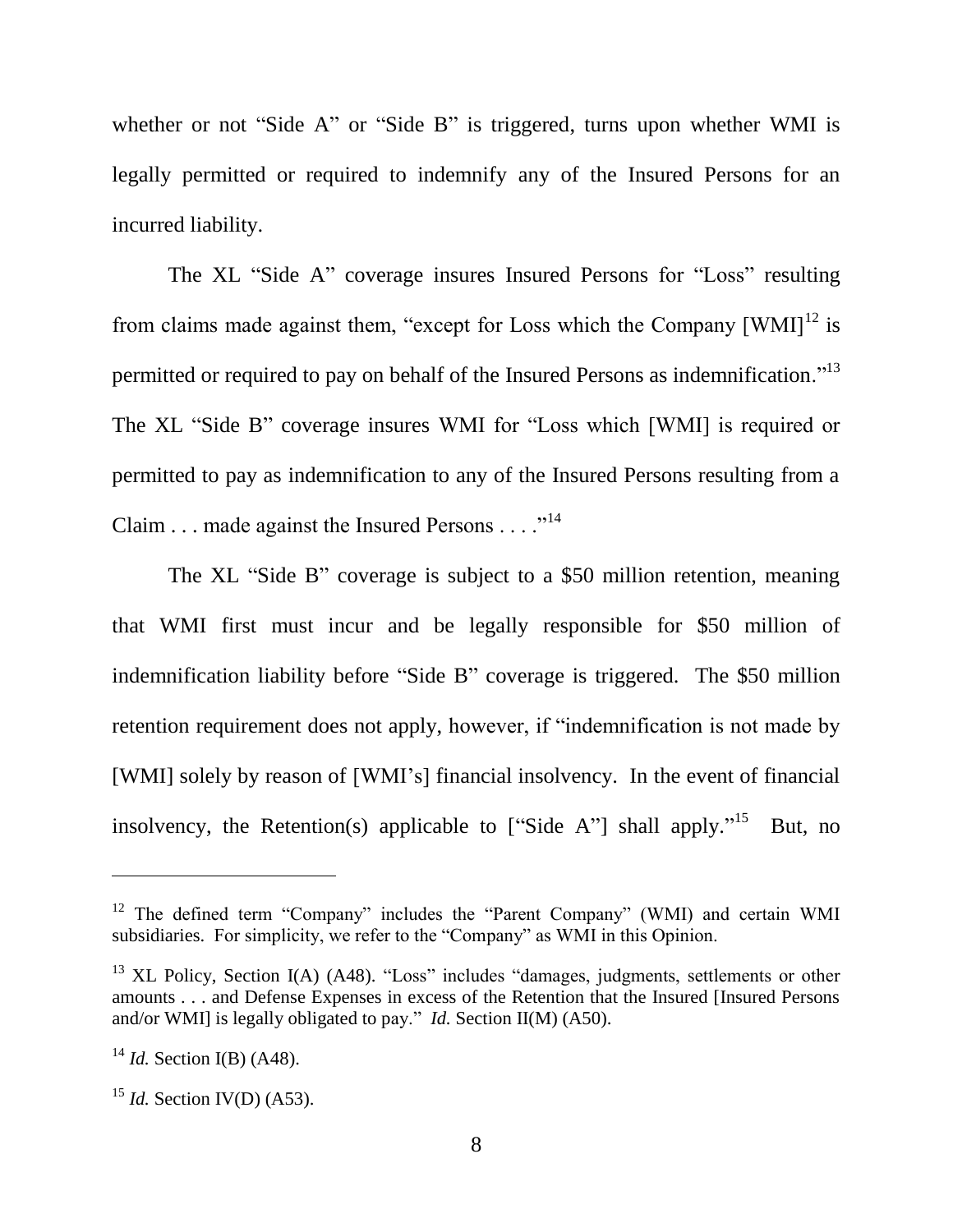retention is "applicable" to the "Side A" coverage. Therefore, no retention requirement applies if either: (i) WMI is not permitted or required to indemnify (*i.e.*, if "Side A" coverage is triggered), or (ii) indemnification is not paid because of WMI's financial insolvency.<sup>16</sup>

The first of the eleven excess policies for the 2008-09 period was issued by National Union Fire Insurance Company of Pittsburgh, Pennsylvania. The National Union policy (also an "ABC" policy) provides excess coverage up to \$25 million and follows the terms and conditions of the XL (primary) Policy.

The second 2008-09 excess policy in the tower, issued by Columbia Casualty Company, provides \$25 million in "Side A" coverage only. The Columbia policy covers an Insured Person's "Non-Indemnified Loss," which is defined as a "Loss that [WMI] . . . fails or refuses to indemnify or advance to or on behalf of any Insured Person for any reason, including Financial Insolvency."<sup>17</sup> Generally, if coverage is available from the underlying policies, the Columbia and other excess policies are triggered only after those underlying policies have first been exhausted.<sup>18</sup>

<sup>&</sup>lt;sup>16</sup> The Trust argues that the retention does not apply to advancement claims.

<sup>&</sup>lt;sup>17</sup> Columbia Casualty Policy, Section III (A105).

 $18$  Coverage is also available where the underlying insurers have failed, or are financially unable to provide coverage, or where the underlying insurers are not liable for a Non-Indemnified Loss.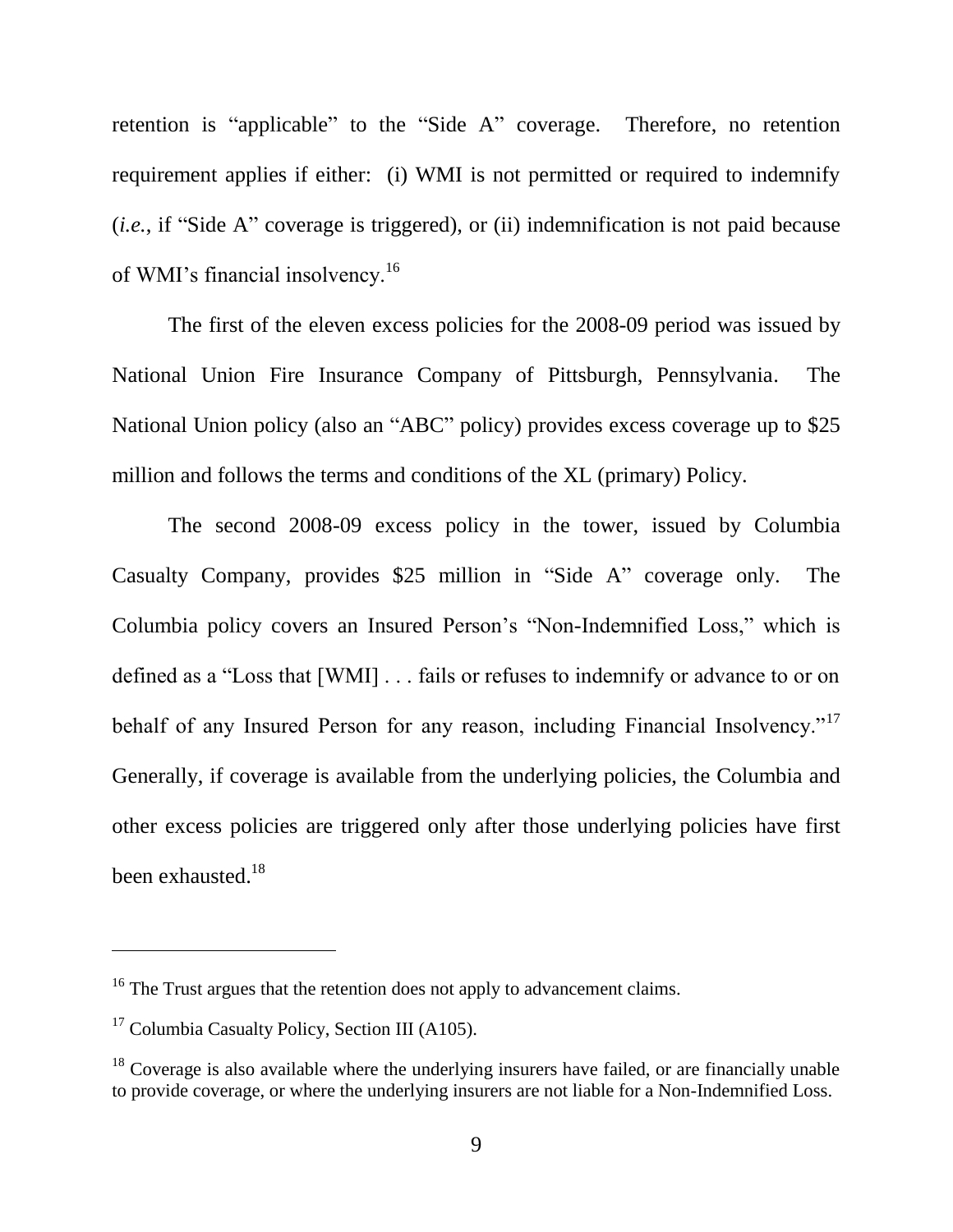The remaining nine excess policies provide "Side A" coverage only, and generally follow the terms of the Columbia policy. The 2008-09 policies also provide that, if payment under those policies is made, the insurer shall be subrogated to the rights of the insured.<sup>19</sup>

## *(4) The Coverage Decision*

 $\overline{a}$ 

After the Demand Letter was sent to the D&Os, WMI and several of the D&Os submitted claims to the Insurers for coverage, under the 2008-09 policies, of the Asserted Claim. The primary carrier, XL Specialty, denied coverage on various grounds in letters to the D&Os dated December 22, 2011 and January 25, 2012. XL Specialty indicated, however, that the Asserted Claim would be covered under the  $2007-08$  policies.<sup>20</sup> Consistent with that indication, defense costs incurred by the D&Os in connection with the Asserted Claim have been paid under those 2007-08 policies. $21$ 

<sup>19</sup> *See* XL Policy, Section VI(G)(2) (A56) ("In the event of any payment under this Policy, the Insurer shall be subrogated to all of the potential or actual rights of recovery of the Insured."); Columbia Casualty Policy, Section XIV (A112) ("To the extent it pays any Non-Indemnified Loss, the Insurer shall be subrogated to all the Insured Persons' rights of recovery therefor, including without limitation an Insured Persons' right to indemnification or advancement from [WMI], or any Underlying Insurance.").

 $20$  It appears that the remaining Insurers have followed XL Specialty's coverage decision.

<sup>&</sup>lt;sup>21</sup> The Bankruptcy Court lifted the automatic stay at least three times to enable the  $2007-08$ insurers to advance or pay to the D&Os defense costs arising out of pending litigation and investigations.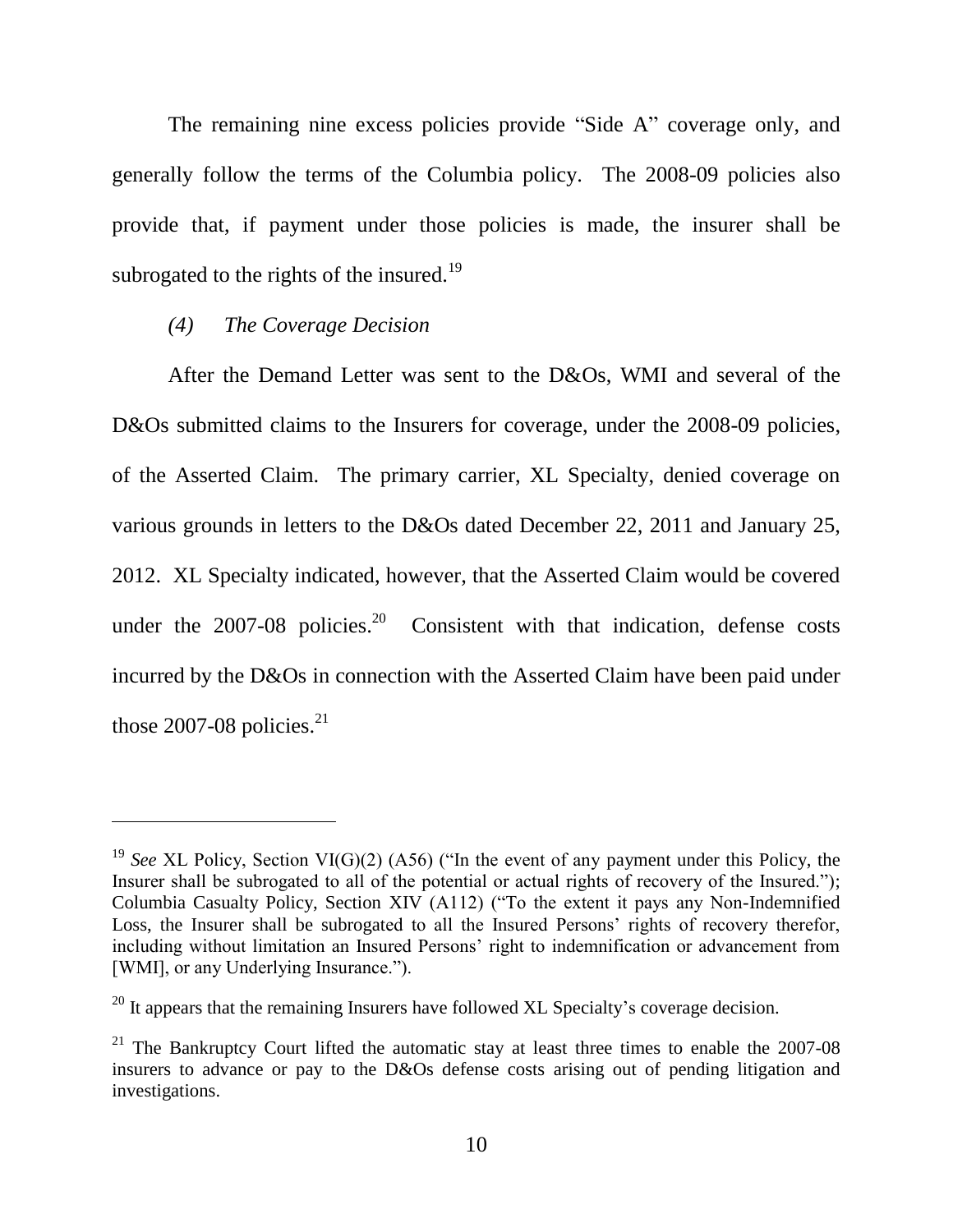## *(5) The D&O Indemnification Claims and the Bankruptcy Proceedings*

On or before March 31, 2009, the D&Os filed proofs of claim in the WMI bankruptcy proceeding, for advancement and indemnification of defense costs and damages relating to, *inter alia*, the Asserted Claim.<sup>22</sup> On November 17, 2010, WMI objected to the D&O claims, asked the Bankruptcy Court to disallow them, and simultaneously moved for a determination of the estimated maximum amount of those claims. Before the Bankruptcy Court ruled on WMI's claim estimation motion, the Trust and the D&Os entered into a stipulation resolving the estimation motion (the "Stipulation"). Under the Stipulation, which the Bankruptcy Court approved in September 2012, the Trust and the D&Os agreed to a \$23.4 million reserve, "to be used for distributions upon the granting of any Allowed Non-Subordinated D&O Claims."<sup>23</sup> Of that \$23.4 million reserve, \$18,239,734 was set aside for actual and potential defense expenses associated with the Asserted Claim.

 $22$  The D&O claims also included indemnification and advancement claims relating to other claims and legal proceedings.

<sup>&</sup>lt;sup>23</sup> Stipulation Resolving, Among Other Things, Estimation Motion With Respect to Certain Disputed Director and Officer Non-Subordinated Indemnification Claims at 12, In re Washington Mut., Inc., No. 08-12229 (Bankr. D. Del. Sept. 14, 2012) [hereinafter Stipulation] (A267). The reserve was initially established earlier in 2012. On February 21, 2012, the Trust and the D&Os had stipulated to the establishment of a contingent reserve of \$65 million "to provide for distributions on account of any Allowed D&O Claims that may be granted relating to any litigation, investigation, or demand, which has been or may be asserted against the D&O Claimants . . . ." *Id.* at 3-4 (A258-59). That stipulation was approved by the Bankruptcy Court on March 1, 2012. In June 2012, after the settlement of certain litigation against the D&Os, the reserve was reduced to approximately \$58 million. The \$23.4 million represented a further reduction of the reserve.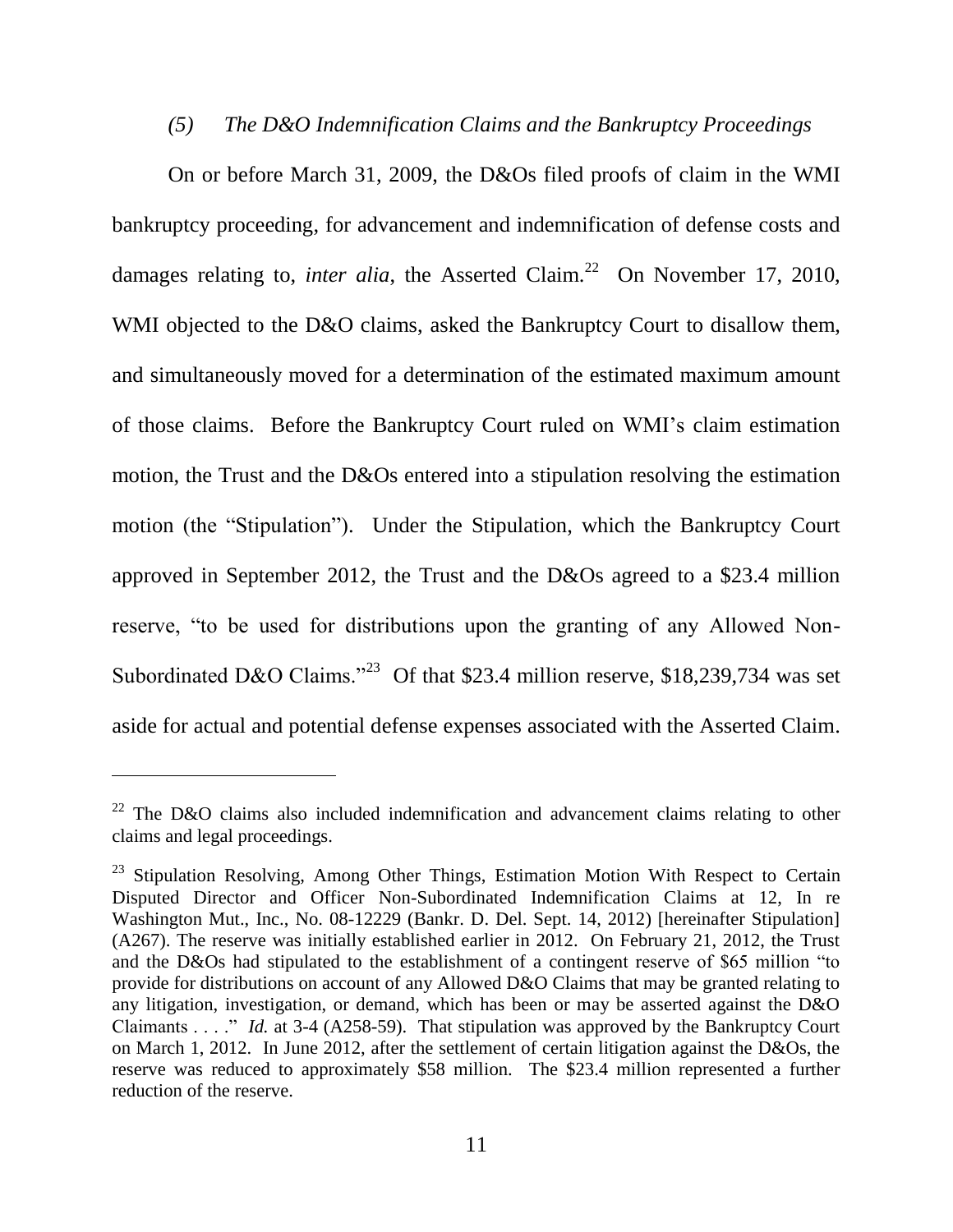Other amounts were set aside for potential subrogation claims of the D&O insurers. The Stipulation provides that if and when any actual or potential defense expenses "are paid by the 2007-2008 Carriers or the 2008-2009 Carriers . . . such amount shall be deemed deducted, on a dollar-for-dollar basis, from [that] category and added to the [subrogation claims category.]"<sup>24</sup> The D&Os further agreed that the reserved funds set aside for actual and potential defense expenses would be deemed "released" if a court enters a final order (or the parties reach an agreement) providing that:

(1) at least [\$19 million of "Side A"] coverage is available for, and the [Insurers] have been ordered to advance, defense fees and expenses for, the D&O Claimants under the 2008-2009 Policies for the Asserted Claim, (2) no retention under the 2008-2009 Policies applies and (3) the [Insurers] have no right of subrogation with respect to the 2008-2009 Policies $1^{25}$ 

While the reserve was being negotiated, the Trust filed, on March 15, 2012, a complaint against the Insurers in the Bankruptcy Court for breach of contract, tortious breach of the duty of good faith and fair dealing, a declaratory judgment that the Insurers are not subrogated to the D&Os' indemnity rights, and for a declaratory judgment that the Insurers' subrogation claims (if any) must be

<sup>&</sup>lt;sup>24</sup> Stipulation at 12 (A267).

<sup>25</sup> *Id.* at 17-18 (A272-73).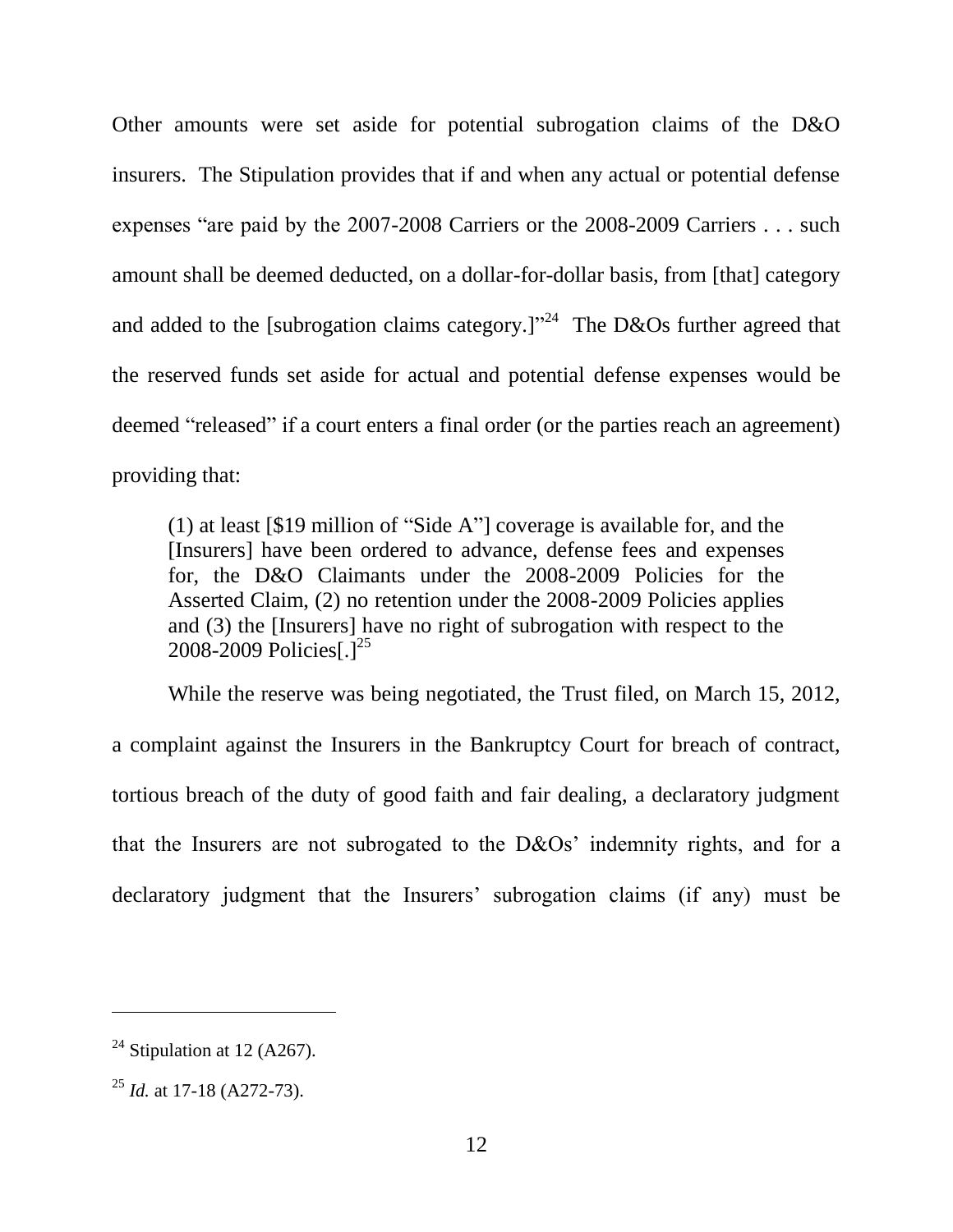equitably subordinated.<sup>26</sup> In effect, the Trust was seeking a judicially-ordered release of the negotiated reserve. The Bankruptcy Court dismissed the Trust's complaint on the grounds that it had no subject matter jurisdiction to decide the Trust's first two claims,<sup>27</sup> and that its declaratory judgment claims failed to allege a justiciable "actual controversy."<sup>28</sup>

## *B. The Superior Court Proceedings and Decision*

On October 8, 2012, four days after the Bankruptcy Court dismissed its complaint, the Trust commenced this Superior Court action against the Insurers, contesting their denial of coverage for the Asserted Claim under the 2008-09 policies. The Trust asserted three claims for relief. Count I claims that the Insurers breached their contractual obligations under the 2008-09 policies by denying coverage and failing to pay the D&Os' defense costs associated with (and by not attempting to settle) the Asserted Claim. Count II alleges that, in denying coverage for the Asserted Claim, the Insurers breached their implied duties of good faith and fair dealing under the 2008-09 policies. And, Count III seeks a declaratory judgment that: (i) coverage under the 2008-09 policies is available for the Asserted Claim, (ii) no retention applies to payments for the Asserted Claim

<sup>26</sup> *In re Washington Mut., Inc.*, 2012 WL 4755209, at \*1 (Bankr. D. Del. Oct. 4, 2012).

 $^{27}$  *Id.* at  $*5$ .

<sup>28</sup> *Id.* at \*6.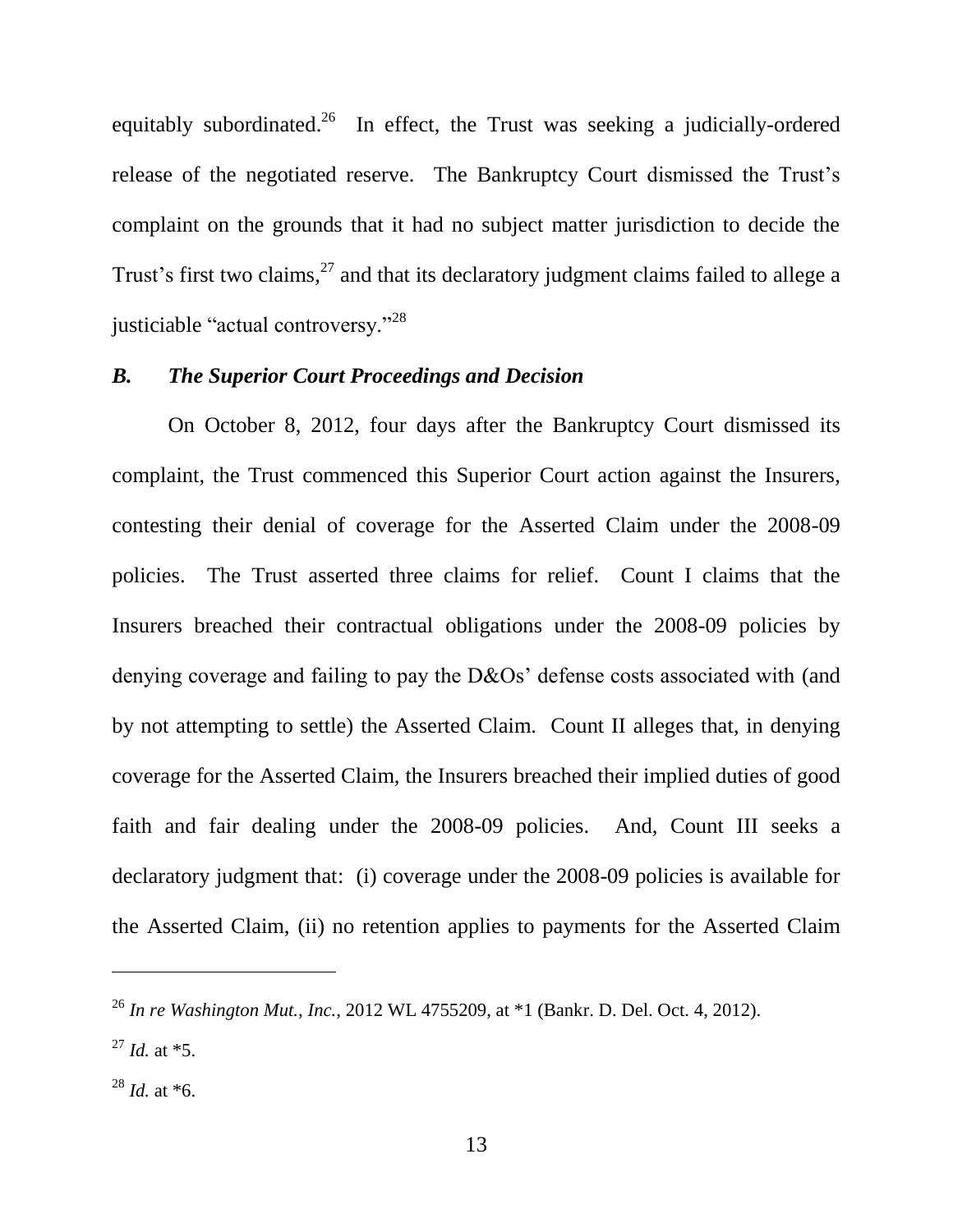under the 2008-09 policies, and (iii) the Insurers are required to pay (for the benefit of the D&Os) any "Loss" under those policies (including defense costs) associated with the Asserted Claim.<sup>29</sup>

The Insurers moved to dismiss the Trust's complaint under Superior Court Civil Rules  $12(b)(1)$  and  $12(b)(6)$ . The Insurers argued that the Trust lacks standing to assert its claims, that Counts I and II fail to state claims upon which relief may be granted, and that Count III does not allege an "actual controversy" that is ripe for adjudication. By opinion dated July 30, 2013, the Superior Court denied the Insurers' motion to dismiss. The court determined that the Trust has standing, that the complaint states claims upon which relief can be granted, and that Count III presents a controversy that is ripe for adjudication.<sup>30</sup>

By order dated August 23, 2013, the Superior Court granted the Insurers leave to appeal from its July 30, 2013 interlocutory order.<sup>31</sup> On September 9, 2013, this Court accepted the interlocutory appeal. $32$ 

<sup>&</sup>lt;sup>29</sup> Because the Trust alleges that the D&Os are not entitled to indemnification for any amounts relating to the Asserted Claim, and that the Trust is not permitted under the bankruptcy plan to pay any D&O claims, the Trust's primary goal appears to be to enforce the "Side A" coverage.

<sup>&</sup>lt;sup>30</sup> *WMI Liquidating Trust v. XL Specialty Ins. Co.*, 2013 WL 4046600, at \*9 (Del. Super. July 30, 2013).

<sup>31</sup> *WMI Liquidating Trust v. XL Specialty Ins. Co.*, C.A. No. N12C-10-087 (Del. Super. Aug. 23, 2013) (ORDER).

<sup>32</sup> *XL Specialty Ins. Co. v. WMI Liquidating Trust*, No. 449, 2013 (Del. Sept. 9, 2013) (ORDER).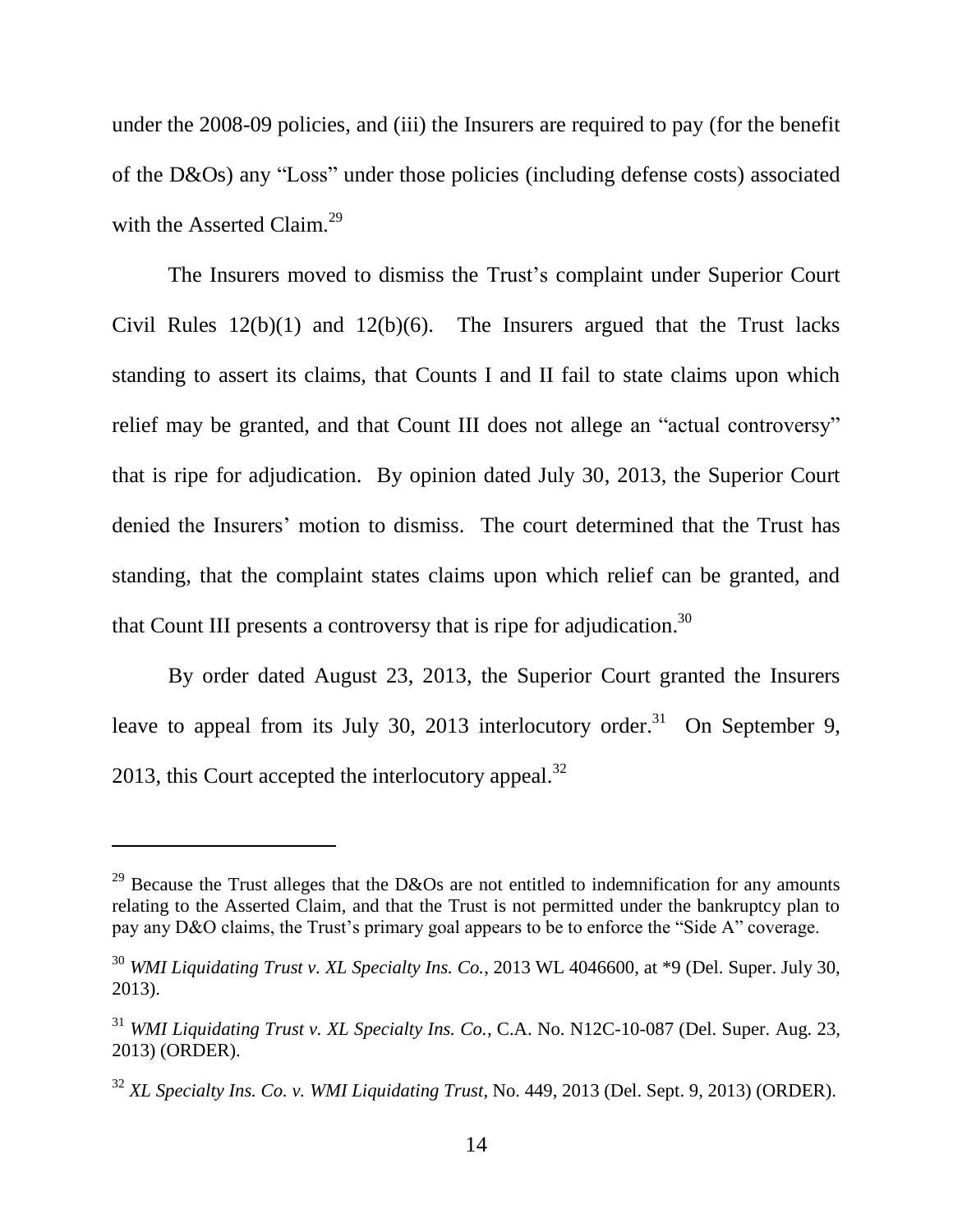#### *III. THE CONTENTIONS AND THE STANDARD OF REVIEW*

The Insurers raise two claims on this appeal. The first is that the Trust lacks standing, because the Trust has suffered no injury that is traceable to the Insurers, and any ruling in the Trust's favor would not redress any asserted injury. The second is that the Trust's declaratory judgment claim does not implicate an "actual controversy" and therefore is not justiciable, *i.e.*, is not a proper subject for adjudication. The Insurers argue that for Delaware courts to entertain a declaratory judgment action, an actual controversy must exist and no actual controversy exists here.

We first address whether the Trust's complaint presents a controversy that is ripe for judicial determination. Because we find that it does not, the Trust's complaint must be dismissed for lack of ripeness. It therefore becomes unnecessary for us to reach the remaining issues presented on this appeal.

It is well settled that a trial court has discretion in determining whether to entertain a declaratory judgment action.<sup>33</sup> The court may not exercise that

<sup>33</sup> *See Gannett Co., Inc. v. Bd. of Managers of the Delaware Criminal Justice Info. Sys.*, 840 A.2d 1232, 1237 (Del. 2003) ("This Court reviews for abuse of discretion the Superior Court's decision to exercise declaratory judgment jurisdiction over a case.").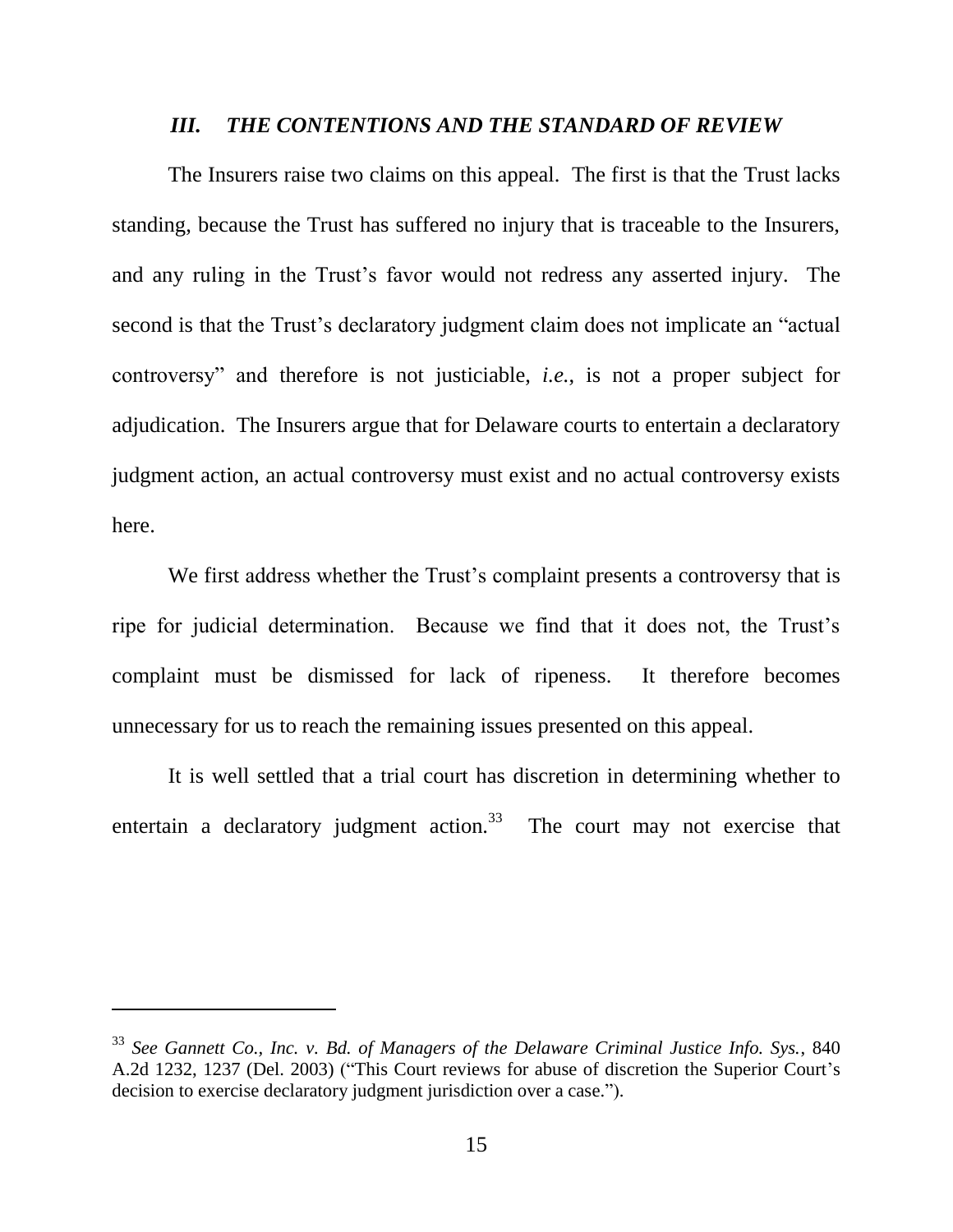discretion, however, unless the action presents an "actual controversy."<sup>34</sup> We review questions of justiciability *de novo*. 35

## *IV. ANALYSIS*

# *A. The Trust's Claims Are Not Ripe*

## *(1) The Declaratory Judgment Count*

Delaware courts are statutorily authorized to entertain an action for a declaratory judgment,<sup>36</sup> provided that an "actual controversy" exists between the parties. $37$  For an "actual controversy" to exist, the following four prerequisites must be satisfied:

<sup>34</sup> *Id.*

 $\overline{a}$ 

The reasons for not rendering a hypothetical opinion must be weighed against the benefits to be derived from the rendering of a declaratory judgment. This weighing process requires "the exercise of judicial discretion which should turn importantly upon a practical evaluation of the circumstances" of the case. In determining whether an action is ripe for judicial determination, a "practical judgment is required."

*Stroud v. Milliken Enters., Inc.*, 552 A.2d 476, 480 (Del. 1989) (citation omitted). We do not regard the above-quoted language as prescribing the standard of review of a ripeness determination. In *Stroud*, this Court raised the ripeness issue *sua sponte*, and therefore did not review the trial court's ripeness determination, nor did this Court address the standard of review.

<sup>36</sup> *See* 10 *Del. C.* § 6501.

<sup>37</sup> *Stroud*, 552 A.2d at 479 (Del. 1989).

<sup>35</sup> *Crescent/Mach I Partners L.P. v. Dr Pepper Bottling Co. of Texas*, 962 A.2d 205, 208 (Del. 2008). Certain Delaware trial court decisions state, however, that a ripeness determination (in the context of declaratory judgment actions) requires an exercise of the court's discretion. Those cases could possibly be read to suggest that this Court's review of the ripeness issue (a justiciability question) is abuse of discretion. Those cases appear to draw on language from *Stroud v. Milliken Enterprises, Inc.*, where this Court stated: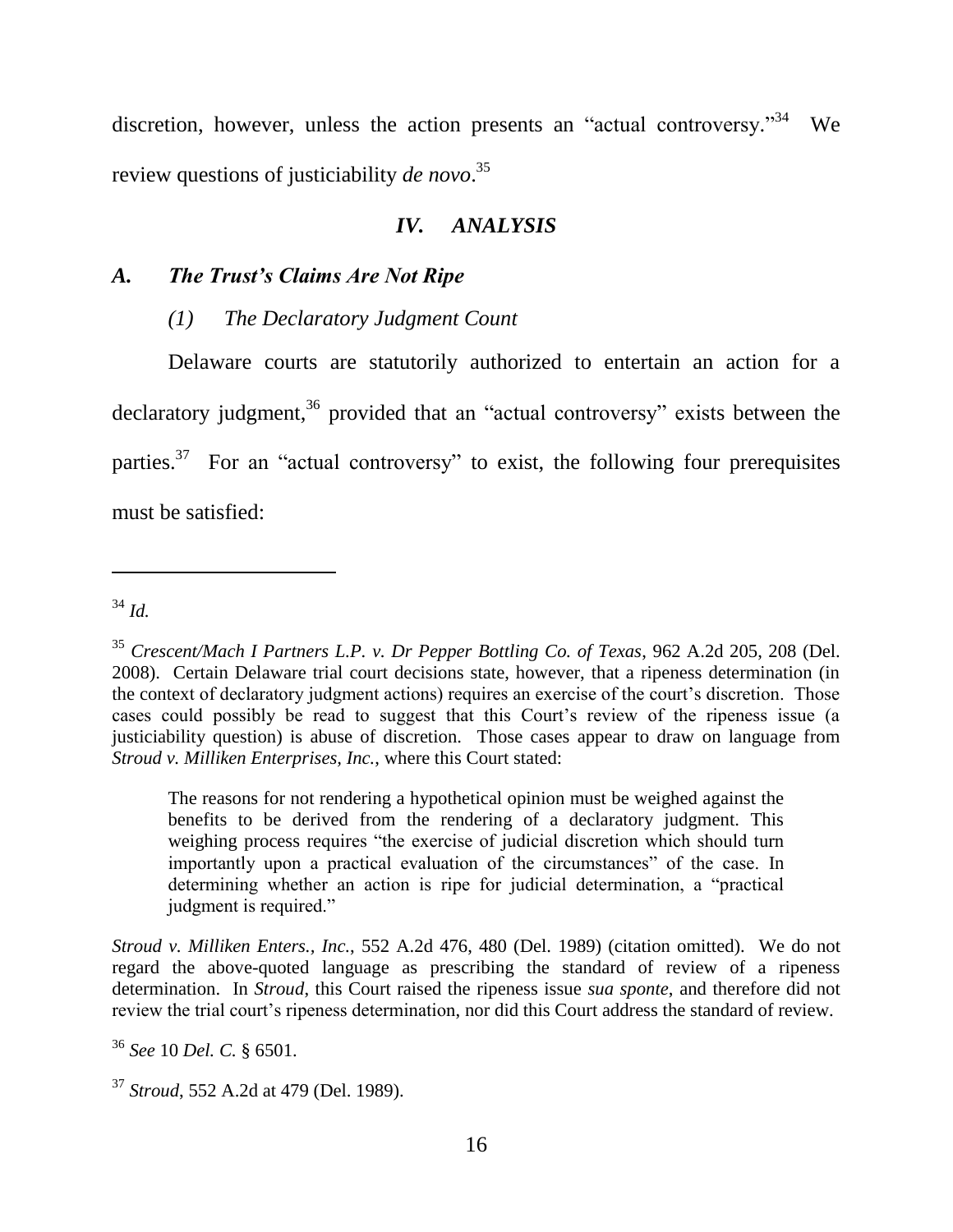(1) It must be a controversy involving the rights or other legal relations of the party seeking declaratory relief; (2) it must be a controversy in which the claim of right or other legal interest is asserted against one who has an interest in contesting the claim; (3) the controversy must be between parties whose interests are real and adverse; (4) the issue involved in the controversy must be ripe for iudicial determination. $38$ 

The Superior Court determined that the Trust's claim presents a ripe controversy. In so concluding, the Superior Court apparently credited the Trust's assertions that the Asserted Claim seeks potential damages of \$500 million (clearly exceeding the \$250 million coverage limit of the 2008-09 policies), and that as a result of the coverage denial, the Trust has been compelled to maintain an \$18 million reserve for potential defense costs arising out of the Asserted Claim.<sup>39</sup> We conclude that, in crediting these arguments, the Superior Court erred.

Delaware courts decline to exercise jurisdiction over a case unless the underlying controversy is ripe, *i.e.*, has "matured to a point where judicial action is appropriate.<sup> $140$ </sup> That principle is sometimes expressed in terms of the adage that

<sup>38</sup> *Id.* at 479-80 (quoting *Rollins Int'l, Inc. v. Int'l Hydronics Corp.*, 303 A.2d 660, 662-63 (Del. 1973)).

<sup>39</sup> *WMI Liquidating Trust v. XL Specialty Ins. Co.*, 2013 WL 4046600, at \*8 (Del. Super. July 30, 2013). The Court also accepted the Trust's assertions that the retention does not apply to the D&Os' coverage claims. *Id.*

<sup>40</sup> *Stroud*, 552 A.2d at 480 (citing *Schick Inc. v. Amalgamated Clothing & Textile Workers Union*, 533 A.2d 1235, 1239 (Del. Ch. 1987)).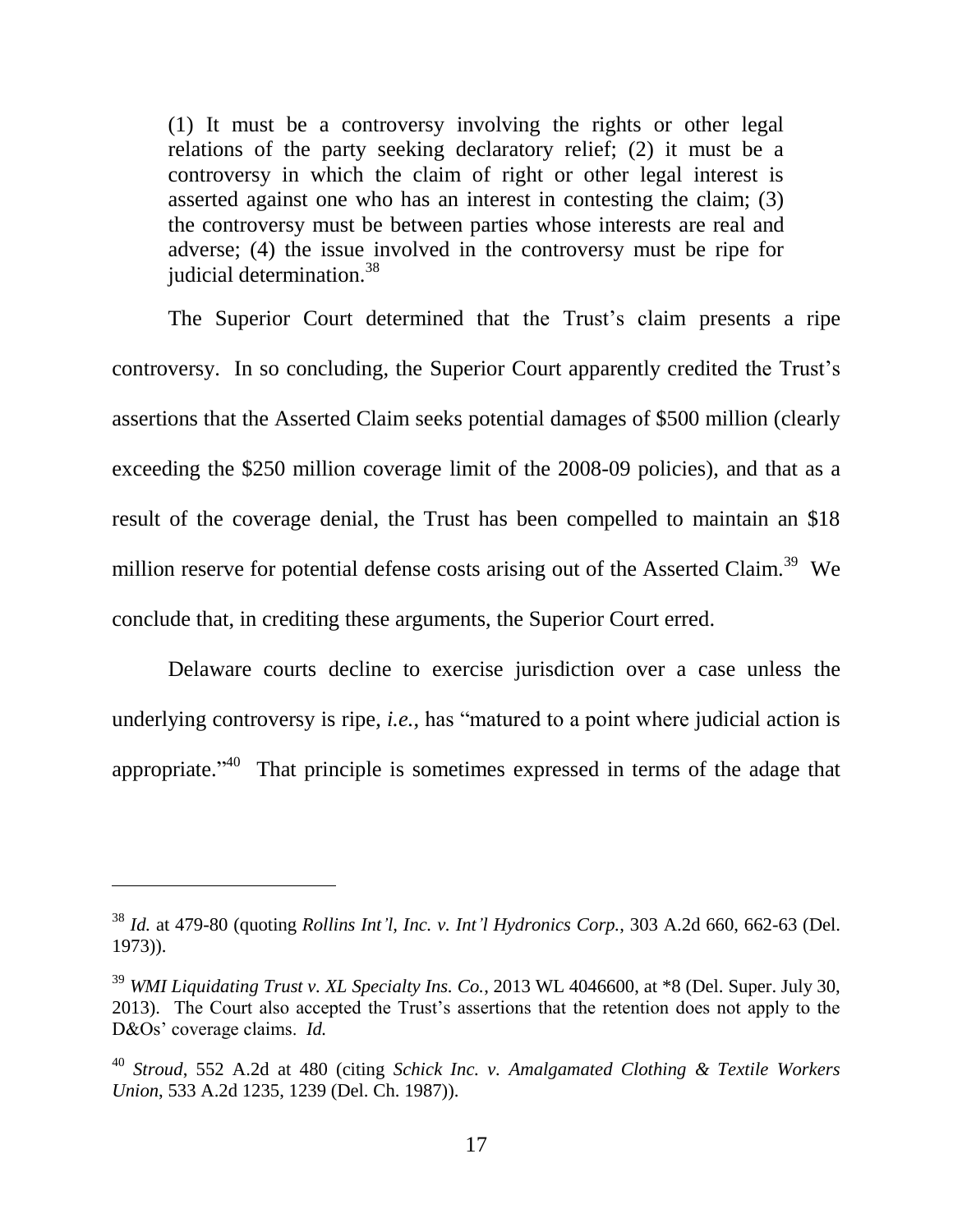Delaware courts do not render advisory or hypothetical opinions.<sup>41</sup> The underlying purpose of that principle is to conserve limited judicial resources and to avoid rendering a legally binding decision that could result in premature and possibly unsound lawmaking.<sup>42</sup>

A ripeness determination requires a common sense assessment of whether the interests of the party seeking immediate relief outweigh the concerns of the court "in postponing review until the question arises in some more concrete and final form."<sup>43</sup> Generally, a dispute will be deemed ripe if "litigation sooner or later appears to be unavoidable and where the material facts are static."<sup> $44$ </sup> Conversely, a dispute will be deemed not ripe where the claim is based on "uncertain and contingent events" that may not occur,<sup>45</sup> or where "future events may obviate the

<sup>41</sup> *Id.* (citing *State v. Mancari*, 223 A.2d 81, 82-83 (Del. 1966)).

<sup>42</sup> *Id.*

<sup>43</sup> *Id.* (quoting *Cont'l Air Lines, Inc. v. C. A. B.*, 522 F.2d 107, 124-25 (D.C. Cir. 1974)); *see also Schick Inc.*, 533 A.2d at 1239 ("[I]n deciding whether a particular declaratory judgment action is ripe for judicial determination, a practical evaluation of the legitimate interest of the plaintiff in a prompt resolution of the question presented and the hardship that further delay may threaten is a major concern. Other necessary considerations include the prospect of future factual development that might affect the determination to be made; the need to conserve scarce resources; and a due respect for identifiable policies of the law touching upon the subject matter of the dispute.").

<sup>44</sup> *Julian v. Julian*, 2009 WL 2937121, at \*3 (Del. Ch. Sept. 9, 2009) (quoting *Stroud*, 552 A.2d at 481) (internal quotation marks omitted).

<sup>45</sup> *Bebchuk v. CA, Inc.*, 902 A.2d 737, 740 (Del. Ch. 2006).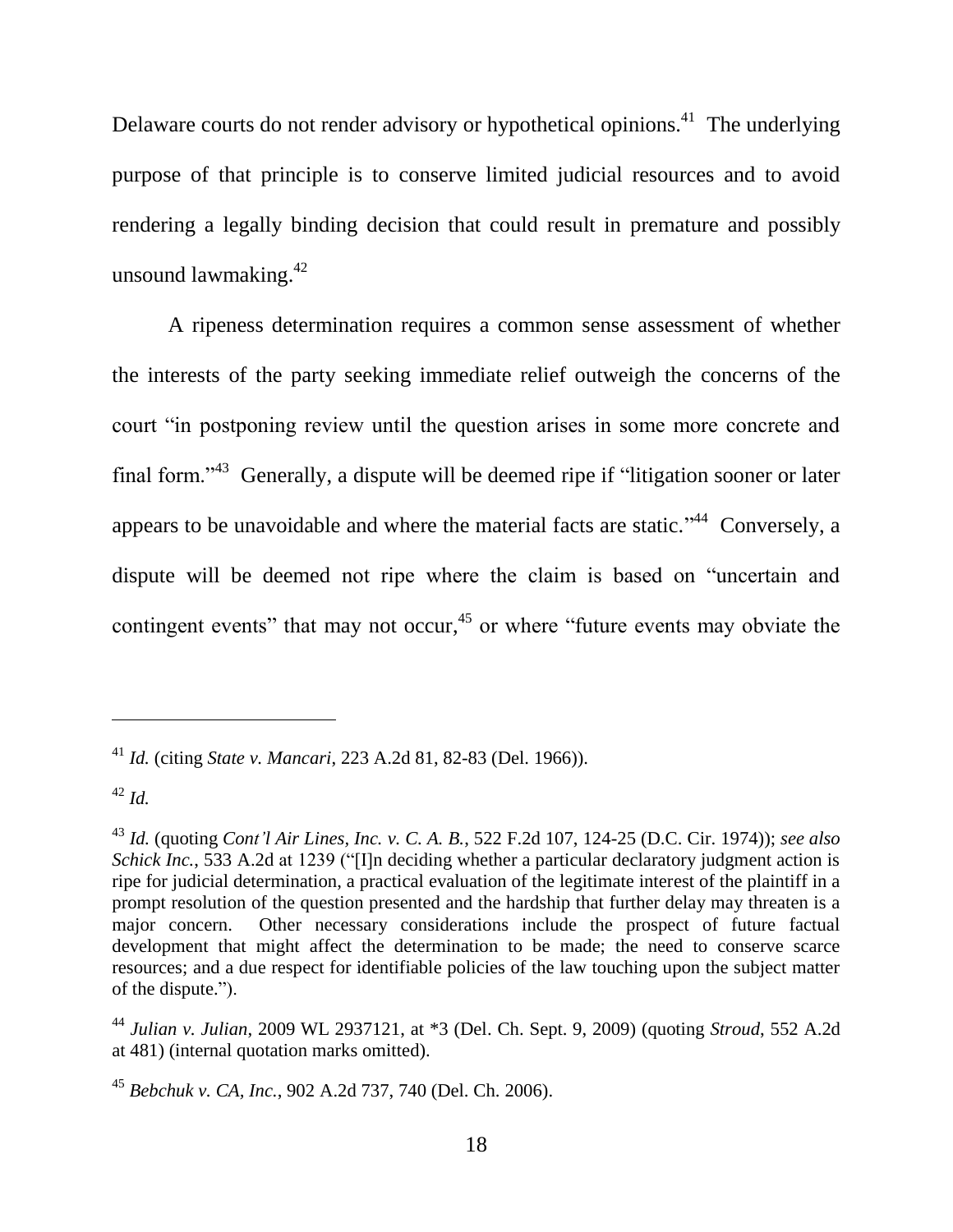need" for judicial intervention.<sup>46</sup> In this specific insurance coverage context, the plaintiff must establish a "reasonable likelihood" that coverage under the disputed policies will be triggered. Relatedly, our courts will decline "to enter a declaratory judgment with respect to indemnity until there is a judgment against the party seeking it." $48$ 

Here, the Trust seeks a judicial determination that, if made, would necessarily be premised on uncertain and hypothetical facts and that ultimately may never become necessary. The declaratory judgment count of the Trust's complaint would require the Superior Court first to determine whether the Insurers correctly interpreted and applied the 2008-09 policies' coverage exceptions when denying coverage for the Asserted Claim.<sup>49</sup> That court would also have to determine whether the \$50 million retention requirement applies to any claims associated with the Asserted Claim, including whether no retention requirement exists because the retention does not apply to advancement claims, or because the

<sup>46</sup> *Wal-Mart Stores, Inc. v. AIG Life Ins. Co.*, 872 A.2d 611, 631-32 (Del. Ch. 2005), *aff'd in relevant part, rev'd in part*, 901 A.2d 106 (Del. 2006).

<sup>47</sup> *Hoechst Celanese Corp. v. Nat'l Union Fire Ins. Co. of Pittsburgh, Pa.*, 623 A.2d 1133, 1137 (Del. Super. 1992).

<sup>48</sup> *Wal-Mart Stores, Inc.*, 872 A.2d at 632 (quoting *Dana Corp. v. LTV Corp.*, 668 A.2d 752, 756 (Del. Ch. 1995), *aff'd*, 670 A.2d 1337 (Del. 1995)).

<sup>&</sup>lt;sup>49</sup> "The first step in this process of common sense evaluation is the identification of the legal questions in the case." *Stroud*, 552 A.2d at 480.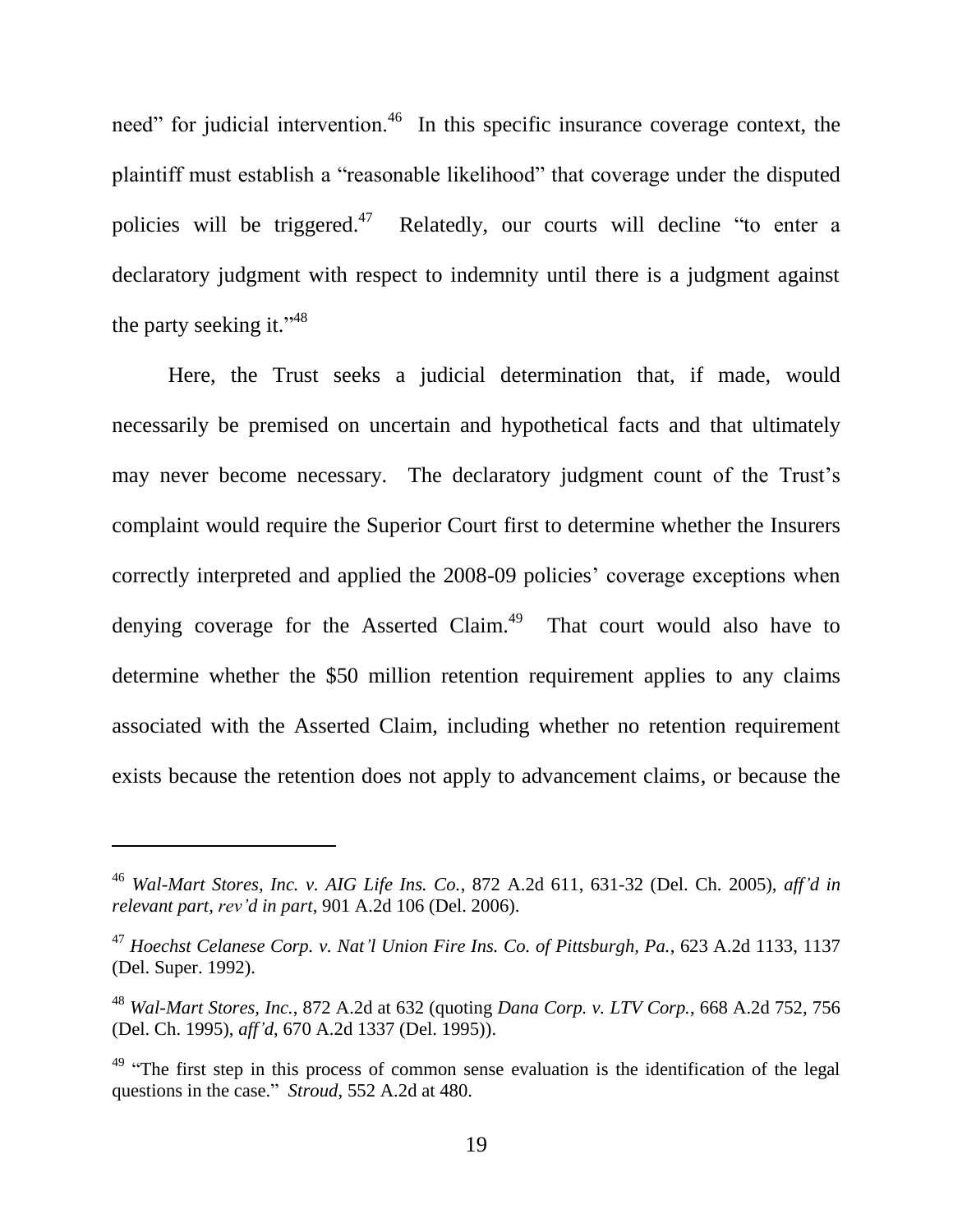WMI bankruptcy proceedings operated to reduce the retention to  $$0,^{50}$  or because the Trust is not legally permitted or required to indemnify the D&Os. The court might also have to determine whether the "Side A" excess policies might be triggered even if the retention requirement were not satisfied and the underlying "ABC" policies were not exhausted. The pled facts impel us to conclude that none of these judicial determinations are necessary at this time.

There are four interrelated coverage claims that might arguably implicate the 2008-09 policies: (i) claims for advancement of defense costs, (ii) claims for payment of a settlement or judgment, (iii) claims made by the D&Os, and (iv) claims made by the Trust. The Trust has not alleged, however, that it has made any claims for coverage. Nor could it: the Trust disclaims any obligation to indemnify the D&Os, and therefore would never have coverage claims to assert in its own right. And although the Trust argues that the Asserted Claim for \$500 million in damages implicates the \$250 million coverage limits of the 2008-09 policies, no settlement or judgment-related coverage claims have been (or could be) made at this point. The reason is that no litigation that might lead to a judgment—or a settlement—of the Asserted Claim has been commenced. The only presently existing claims that might arguably implicate the 2008-09 policies

 $50$  Or, by way of another question that may or may never need to be addressed, whether the retention was only reduced to the amount ordered available by the Bankruptcy Court for coverage of the D&Os' defense expenses, *i.e.*, \$18 million.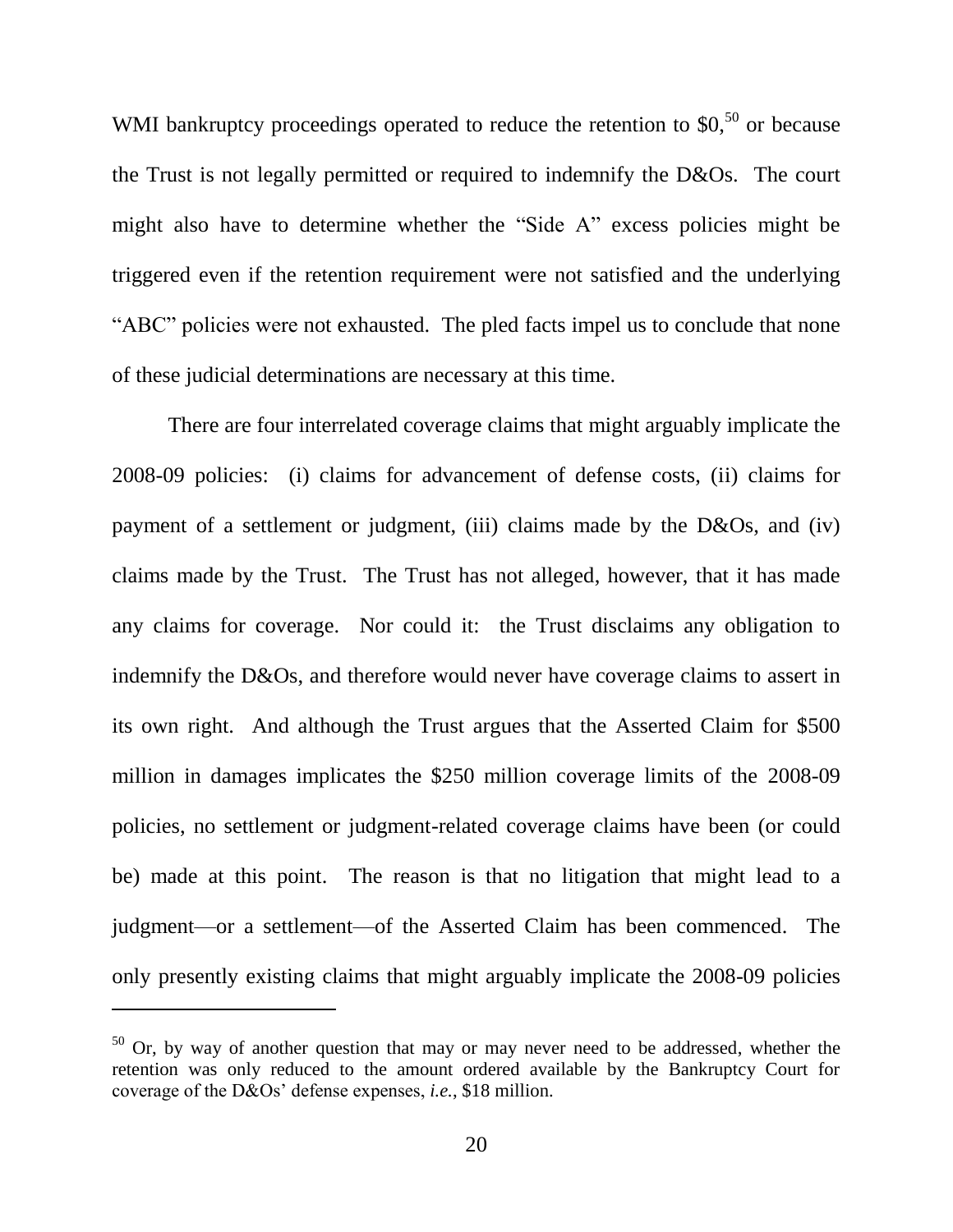are the D&Os' claims for defense costs. But, it is undisputed that those defense costs are being covered under the 2007-08 policies, and the Trust has not alleged that any amounts that could implicate coverage under the 2008-09 policies have not been paid under the 2007-08 policies. Nor do the pled facts establish a reasonable likelihood that any such future amounts will go unpaid.

To illustrate why, we discuss four hypothetical scenarios where future events relating to the Asserted Claim might unfold and implicate the 2008-09 policies. Those hypotheticals underscore that any judicial determination at this stage would necessarily amount to an impermissible advisory opinion.<sup>51</sup>

First, the Trust might decide not to initiate legal action against the D&Os with respect to the Asserted Claim. Second, if the Trust decided to bring such an action, the D&Os might ultimately prevail. Third, the D&Os might reach a settlement with the Trust. And fourth, the Trust might obtain a judgment against the D&Os. In the first two hypothetical scenarios, the 2008-09 policies may never be implicated, because the 2007-08 policies might cover any incurred D&O defense costs. Although the Trust alleges that the 2007-08 policies are "nearly

<sup>51</sup> *See Stroud*, 552 A.2d at 480 ("Courts decline to render hypothetical opinions . . . dependent on supposition . . . ."); *Monsanto Co. v. Aetna Cas. & Sur. Co.*, 565 A.2d 268, 275 (Del. Super. 1989) ("[T]he Court must be sure that it does not construct hypothetical factual situations on which it makes a finding, putting forth an advisory opinion. The matter would clearly not be ripe for adjudication in that situation.").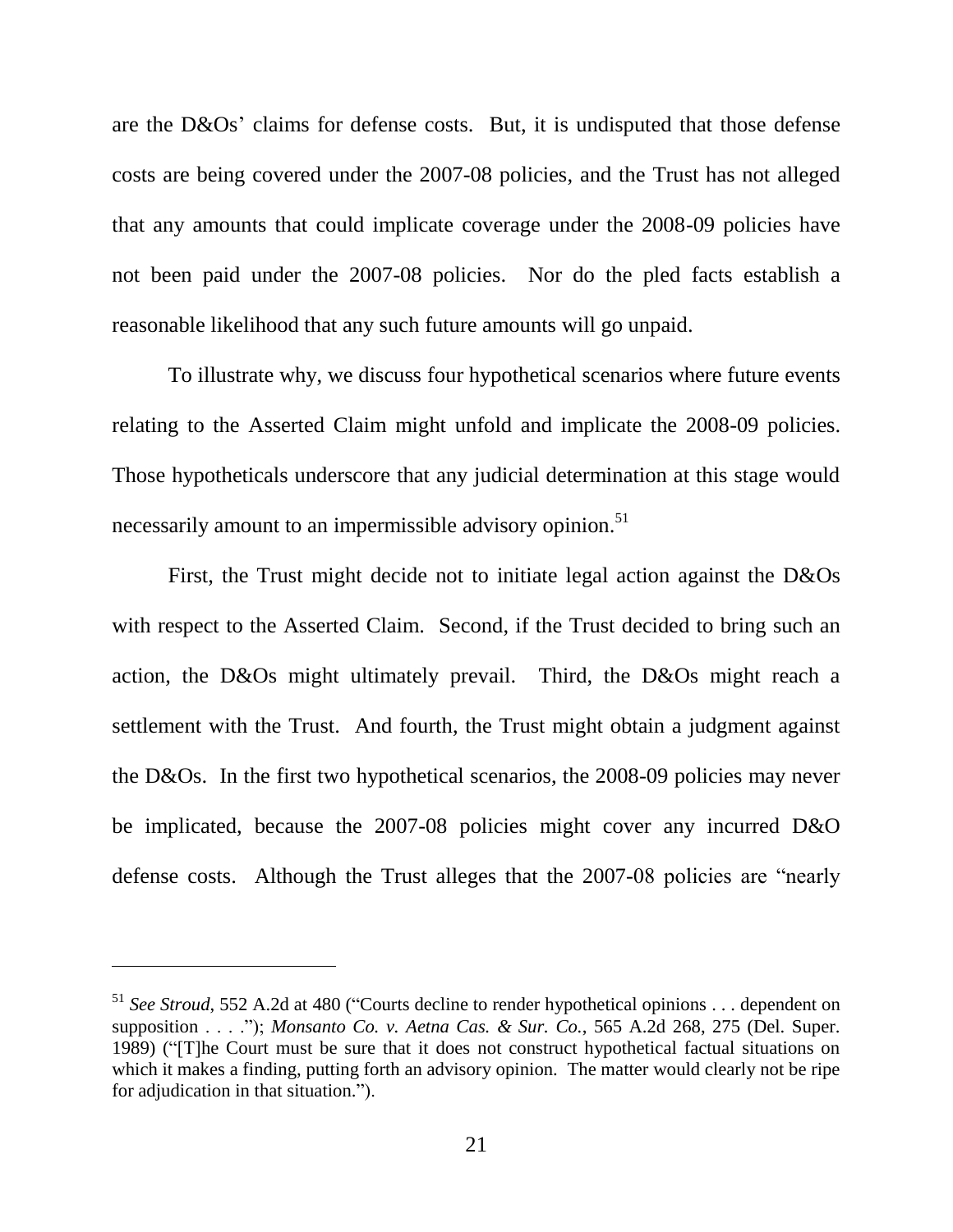exhausted,"<sup>52</sup> the complaint omits to specify what amount of coverage remains. Even if (hypothetically) the 2007-08 policies were 90% exhausted, \$25 million would still remain available to pay the D&Os' defense costs. Indeed, the Stipulation estimates that only \$18 million would be required for defense costs associated with the Asserted Claim. If the 2008-09 policies are never implicated, any determination at this stage about coverage under 2008-09 policies would be based on pure speculation about future events.

The third and fourth hypothetical scenarios might implicate the 2008-09 policies, but that would depend on whether (or to what extent) full coverage for any resulting claims would be available under the 2007-08 policies. Should either scenario materialize and implicate the 2008-09 policies, any settlement or judgment might—or might not—obligate the Trust to indemnify the D&Os. If the Trust is not permitted to indemnify the D&Os for any settlement or judgment (in which case "Side A" coverage with no retention would apply), any determination about the retention based on WMI's insolvency or bankruptcy proceedings would have been academic. Similarly, any determination made about the retention based on whether indemnification by the Trust is permitted (and whether "Side A" or "Side B" coverage applies) would rest on the court's predicted outcome of any litigation or settlement of the Asserted Claim—predictions that could ultimately

 $52$  Compl.  $\P$  6 (A15).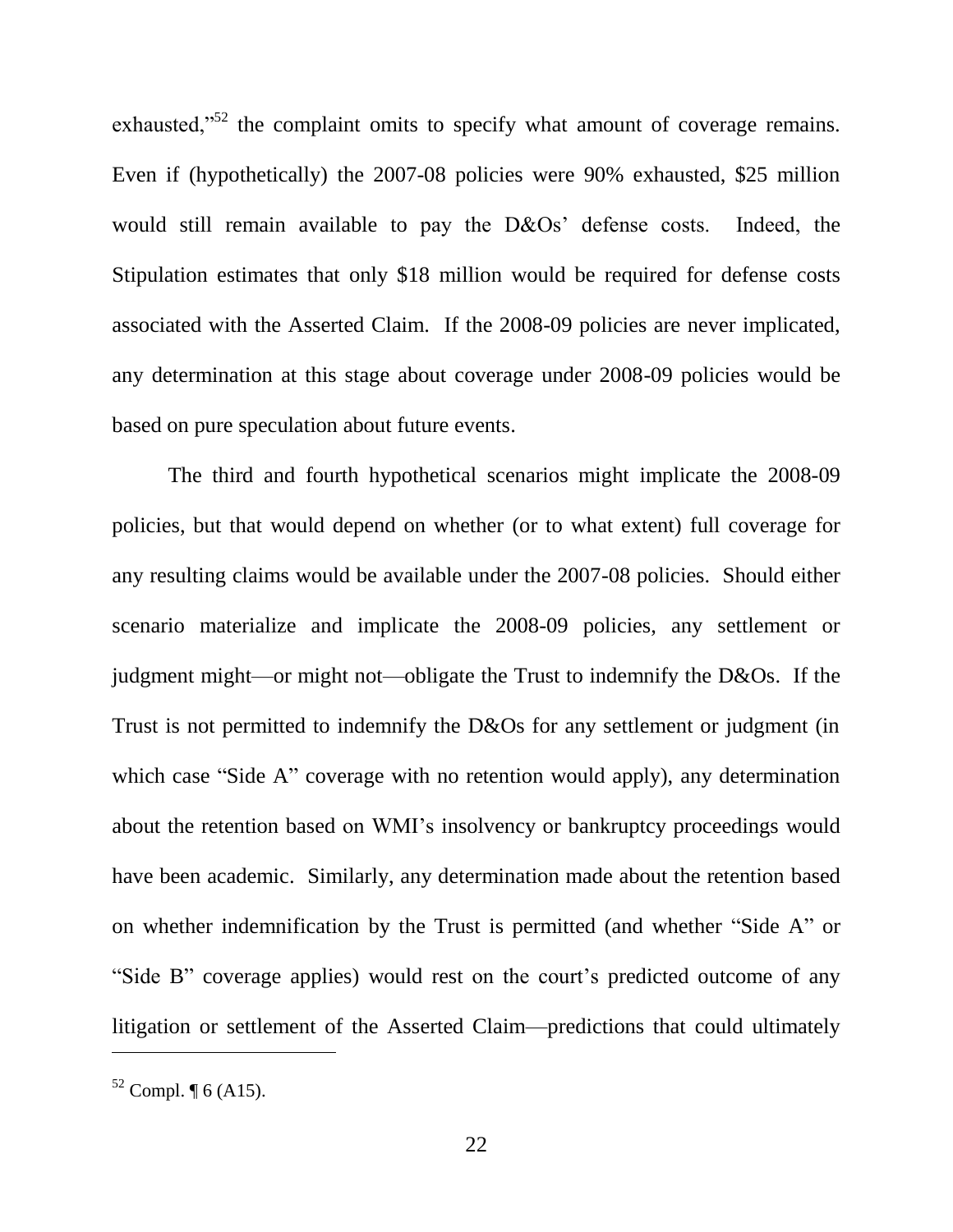turn out to be inaccurate.<sup>53</sup> Without an actual settlement or judgment in place, the retention issue presents too many "what-ifs" for any court to proceed.

What the foregoing hypotheticals do show is that the dispute between the Trust and the Insurers has not yet assumed a "concrete and final form." The pled facts do not demonstrate a "reasonable likelihood" that the 2008-09 policies will be triggered. Nor has the Trust alleged a present (or likely) harm that establishes a cognizable interest in an immediate resolution of the coverage dispute. The most obvious harm that could necessitate judicial intervention at this stage—that coverage claims have gone (or will likely go) unpaid—has yet to become a "real world" problem. To reiterate, the Trust does not claim that any of the D&Os' defense expenses have not been paid under the 2007-08 policies, or that any such amounts will likely go unpaid and implicate the 2008-09 policies.

The Trust argues that it has been harmed because the Insurers' blanket denial of coverage under the 2008-09 policies necessitated the establishment of the \$18 million reserve, which in turn prevented the Trust from satisfying the claims of other WMI creditors. But, that claimed harm to the Trust is illusory.<sup>54</sup>

<sup>53</sup> *See Wal-Mart Stores, Inc. v. AIG Life Ins. Co.*, 872 A.2d 611, 632 (Del. Ch. 2005), *aff'd in relevant part, rev'd in part*, 901 A.2d 106 (Del. 2006) ("Courts have declined to enter a declaratory judgment with respect to indemnity until there is a judgment against the party seeking it.").

<sup>&</sup>lt;sup>54</sup> Although it is not the basis for our conclusion, we note that WMI's bankruptcy plan called for the distribution of approximately \$7 billion to creditors and shareholders, resulting in full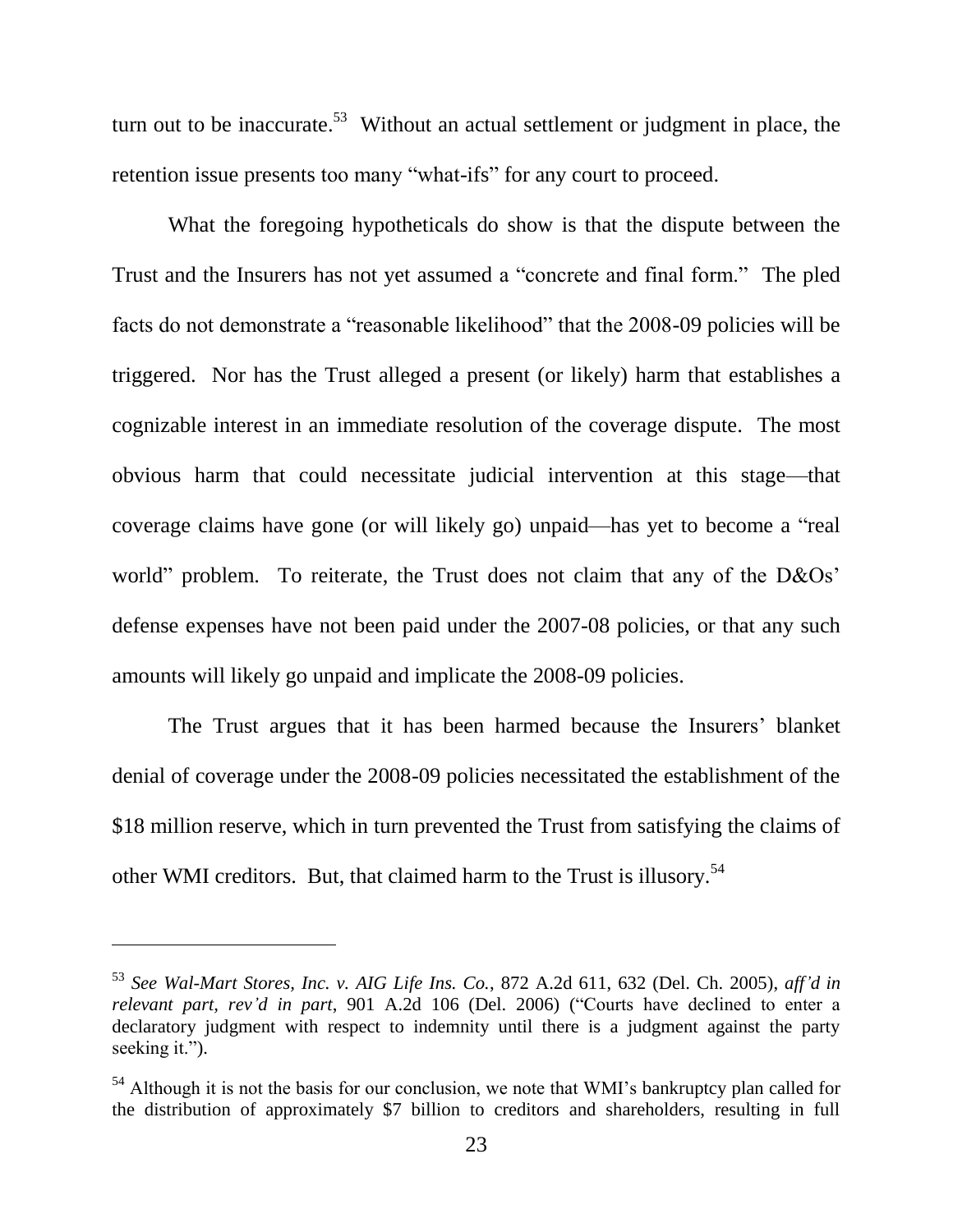First, the Insurers were not parties to the Stipulation. The Trust's potential indemnification obligations to the D&Os (which form the basis for the D&Os' bankruptcy proofs of claim and the \$18 million reserve) exist solely by reason of WMI's governing documents and WMI's contractual agreements with the D&Os. Those potential obligations exist whether or not coverage is available to the D&Os under the 2008-09 policies. Indeed, the Stipulation provides that any amounts paid by the Insurers to the D&Os for defense costs related to the Asserted Claim will not be released from the reserve. Instead, those amounts must be set aside to cover subrogation claims against the Trust that the Insurers may have.

Second, even if the Superior Court ruled that coverage exists under the 2008-09 policies and that no retention applies to any potential D&O coverage claims, as a practical matter that would not operate to release the reserved funds. The D&Os have agreed that the \$18 million reserve will be released only upon the entry of a judgment (or an agreement with the Insurers) that (*inter alia*) the Insurers have no subrogation rights under the 2008-09 policies. Yet, the Trust has never sought any determination of subrogation rights in this proceeding.

The Trust's only interest in having its dispute litigated now is apparently to receive judicial guidance about how much coverage *would* be available to the

satisfaction of most unsecured creditor claims. *In re Washington Mut., Inc.*, 2012 WL 4755209, at \*3 (Bankr. D. Del. Oct. 4, 2012).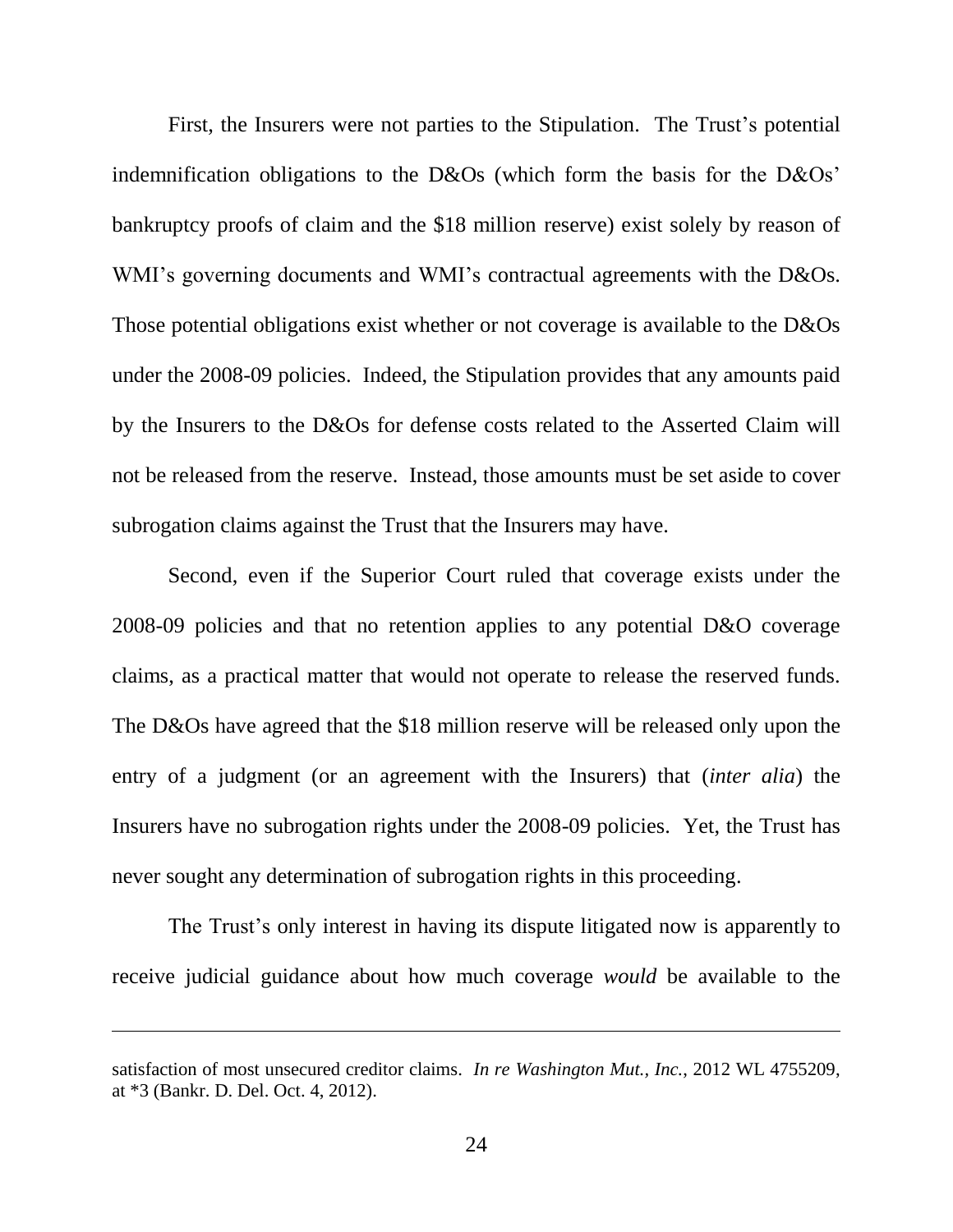D&Os *if* the Trust were to initiate litigation against them. The Trust seeks that guidance, not as a contractual counterparty seeking to vindicate the D&Os' contractual rights, but rather as a potential claimant against the D&Os. The Trust's desire to receive advice is not a cognizable interest that will justify a Delaware court exercising its jurisdiction to decide this dispute. As noted, our courts do not issue advisory opinions.

# *(2) The Remaining Counts*

 $\overline{a}$ 

Because the Trust's declaratory judgment count is not ripe for adjudication, it follows that the Trust's claims for breach of contract are also unripe. Counts I and II of the complaint arise out of the same controversy that is the subject of the declaratory judgment count (Count III)—the Insurers' denial of coverage under the 2008-09 policies. It would be logically inconsistent for this Court to rule that a dispute is not sufficiently ripe to warrant entertaining a declaratory judgment claim, yet is sufficiently ripe to justify entertaining and deciding claims for contractual breach.<sup>55</sup> Even if the Trust's claims for breach of contract and for breach of the implied duty of good faith and fair dealing were found to state claims for relief,<sup>56</sup> the underlying controversy still remains unripe for adjudication. It is

<sup>55</sup> *See Stroud*, 552 A.2d at 479 (explaining that the declaratory judgment statute may serve to "*advance* the stage at which a matter is traditionally justiciable") (emphasis added).

<sup>&</sup>lt;sup>56</sup> The Insurers do not challenge the Superior Court's determination that Counts I and II state claims upon which relief may be granted.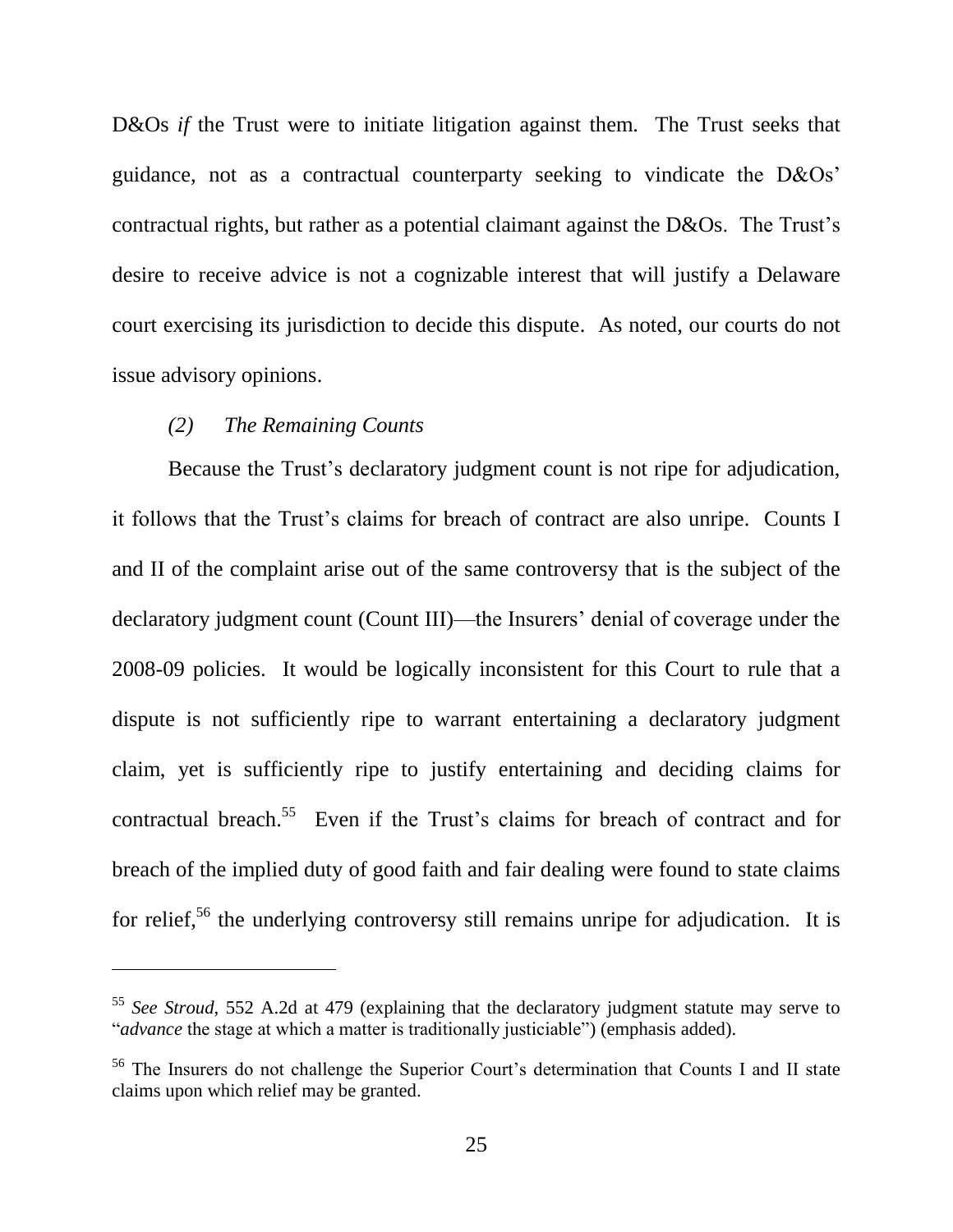undisputed that the 2007-08 policies have paid the D&Os' defense costs, and any unpaid defense cost claims may never materialize. Even if they were to materialize, the Superior Court could not determine, at this stage, the amount and nature of those future claims. That is, the Superior Court would be unable to determine, with any certainty, the nature and extent of any contractual breaches, or the amount of any resulting damages. A present resolution of the Trust's claims could only be based on judicial speculation and ultimately might prove to have been unnecessary.

### *(3) The Remaining Arguments*

Lastly, the Trust argues that two Delaware cases—*Hoechst Celanese Corp. v. National Union Fire Insurance Co. of Pittsburgh, Pennsylvania*, <sup>57</sup> and *North American Philips Corp. v. Aetna Casualty & Surety Co.*<sup>58</sup>—require us to conclude that the dispute between the Trust and the Insurers is ripe for adjudication. Those cases are factually distinguishable. *Hoechst* involved a dispute between a manufacturer and its general liability insurers. Certain insurers sought the dismissal of the claims against the excess insurers that provided coverage above

<sup>57</sup> 623 A.2d 1133 (Del. Super. 1992).

<sup>58</sup> 565 A.2d 956 (Del. Super. 1989).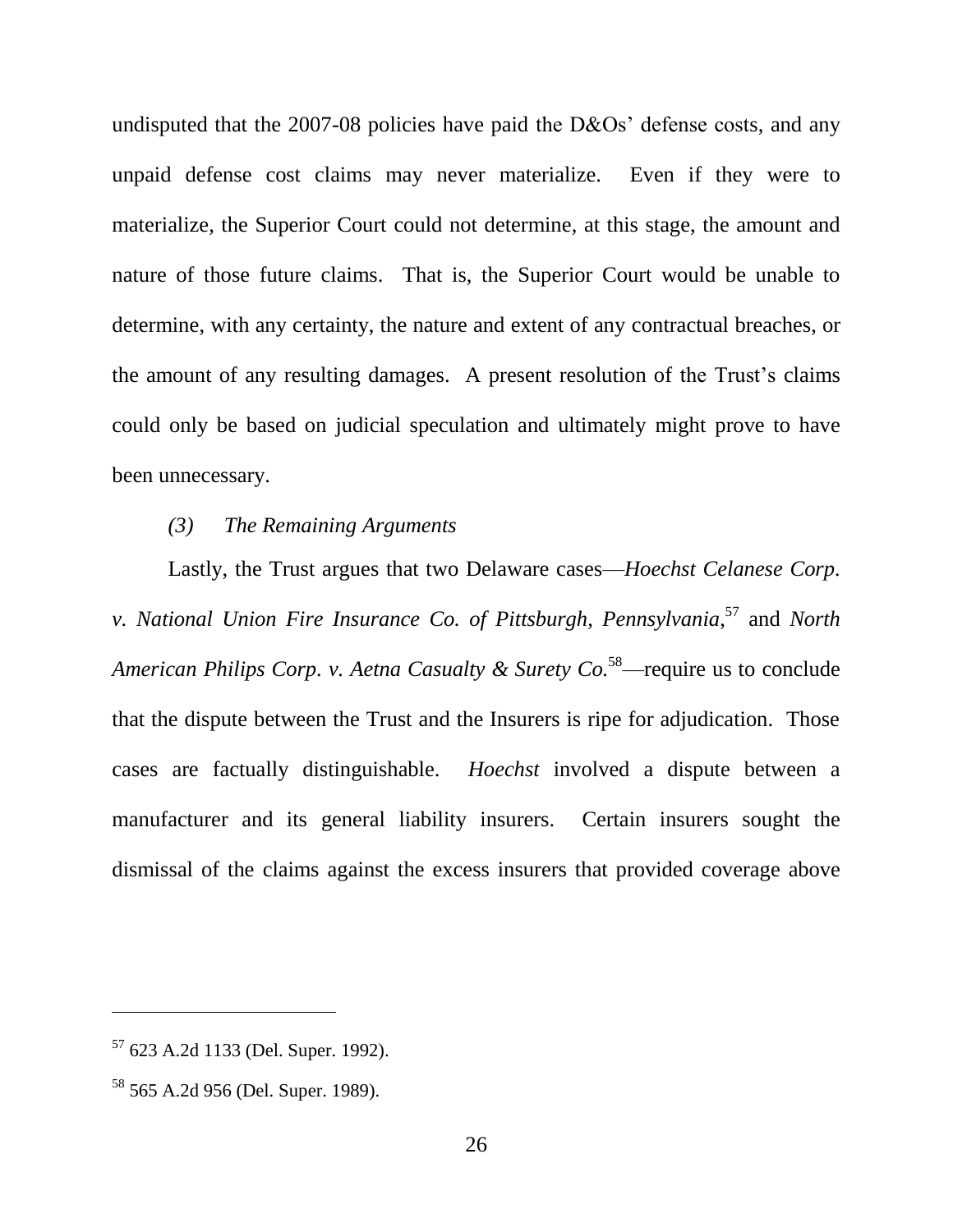the \$20 million level.<sup>59</sup> The court noted that the manufacturer's product-related judgment and settlement liabilities had amounted to several million dollars as of October 1989 (the case was decided in 1992), and that liabilities had increased by 400% by November 1990, and again by 400% by March 1992. All those amounts easily exceeded the \$20 million threshold. The court reasoned that if (as the manufacturer alleged) the manufacturer's claims were to fall under one policy period, under at least some policies coverage above \$20 million would be triggered. $^{60}$  Therefore, the court determined, the dispute between the manufacturer and its liability insurers was ripe for adjudication.

*Philips* involved a dispute between North American Philips Corporation ("Philips") and its liability insurers over coverage of Philips' environmental liabilities.<sup>61</sup> Certain excess insurers sought dismissal of the claims against them. The court determined that because Philips had already incurred liabilities of \$49 million and had projected future additional liabilities of at least \$36 million, Philips had established a likelihood that at least some of the excess policies would be

<sup>59</sup> *Hoechst Celanese Corp. v. Nat'l Union Fire Ins. Co. of Pittsburgh, Pa.*, 623 A.2d 1133, 1135- 36 (Del. Super. 1992).

<sup>60</sup> *Id.* at 1139-40.

<sup>61</sup> *N. Am. Philips Corp. v. Aetna Cas. & Sur. Co.*, 565 A.2d 956, 957 (Del. Super. 1989).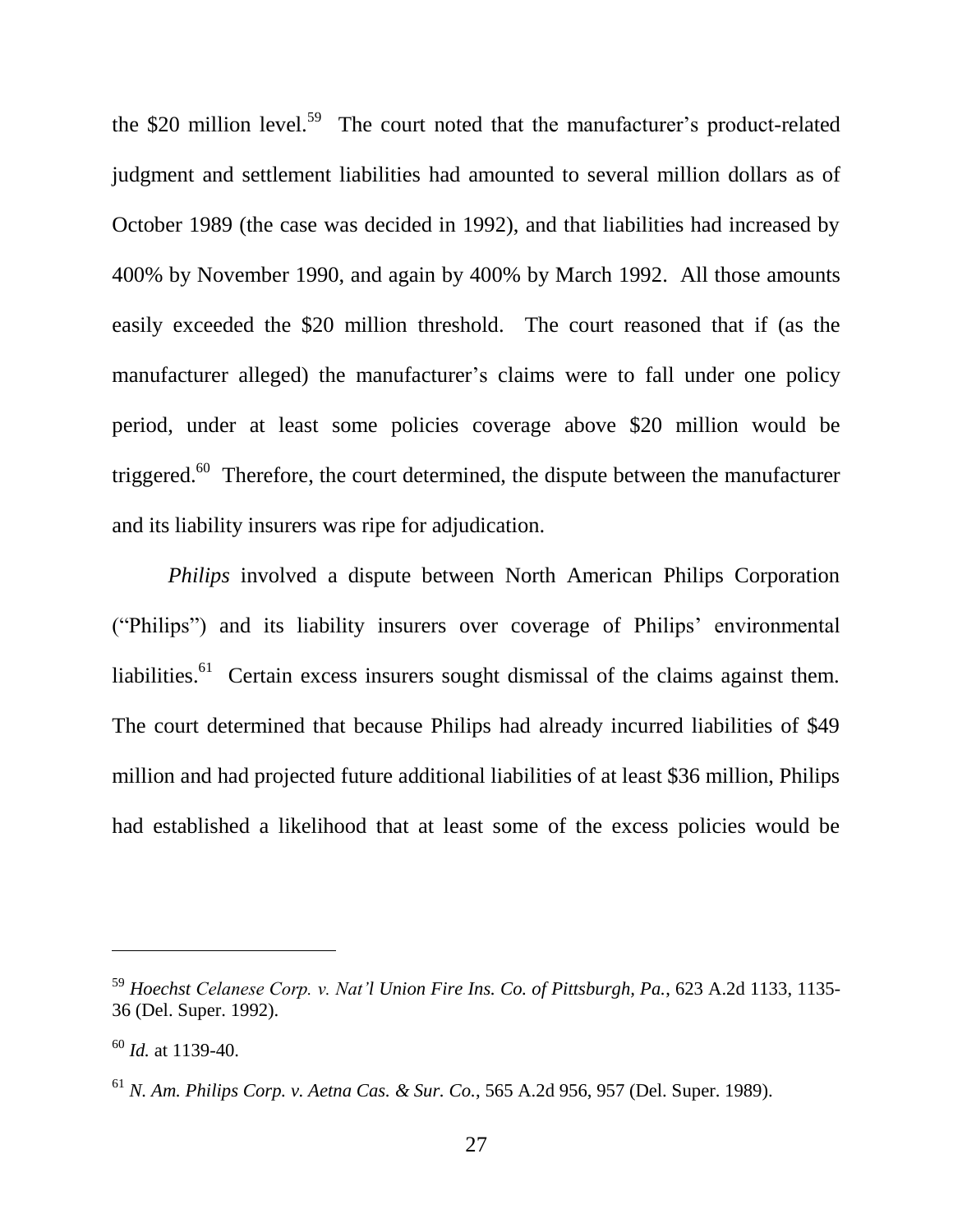implicated.<sup>62</sup> On that basis, the court determined that the dispute was ripe for adjudication.

Both the *Hoechst* and the *Philips* courts concluded that it would be difficult to distinguish between those excess policies that would be triggered and those that would not. In those cases, therefore, the most efficient use of judicial resources was to resolve all claims as to all excess insurers simultaneously.<sup>63</sup> Here, unlike in *Hoechst* and *Philips*, the issue is whether *any* of the 2008-09 policies will be triggered.<sup>64</sup> The Trust has not alleged facts from which one could reasonably infer that any of those policies likely will be. $65$  Further complicating the coverage

<sup>62</sup> *Id.* at 962.

<sup>63</sup> *See Hoechst*, 623 A.2d at 1140 ("The Court is unable to draw a line above which it can be said with any precision or certainty that coverage is unlikely to be implicated. Such demarcation being impracticable, the principles of judicial economy and comprehensive, final resolution require that all of the excess insurers potentially implicated remain in this action."); *Philips*, 565 A.2d at 962 ("[P]laintiff has made a sufficient showing that due to its current and future liability and considering the magnitude of this case it is likely that the excess carriers coverage will be triggered. . . . [T]he best interests of justice are served if plaintiff's claims surrounding its current liability and future liabilities are all resolved uniformly by this Court.").

<sup>64</sup> And, unlike in *Hoechst* and *Philips* where existing third party claims against the plaintiffs provided a historical basis for estimating potential liability, here the dispute surrounds a single source of liability (*i.e.*, the Asserted Claim), making it difficult to estimate the D&Os' potential liability.

<sup>&</sup>lt;sup>65</sup> The Trust also argues that a final judgment or settlement is not a prerequisite for finding that this insurance coverage dispute is ripe. That argument is inapposite. Our holding is based not on the absence of a judgment or settlement *per se*, but on the Trust's failure to establish a reasonable likelihood that the 2008-09 policies will be triggered. We thus conclude that any judicial determination at this stage would be based on uncertain, hypothetical facts.